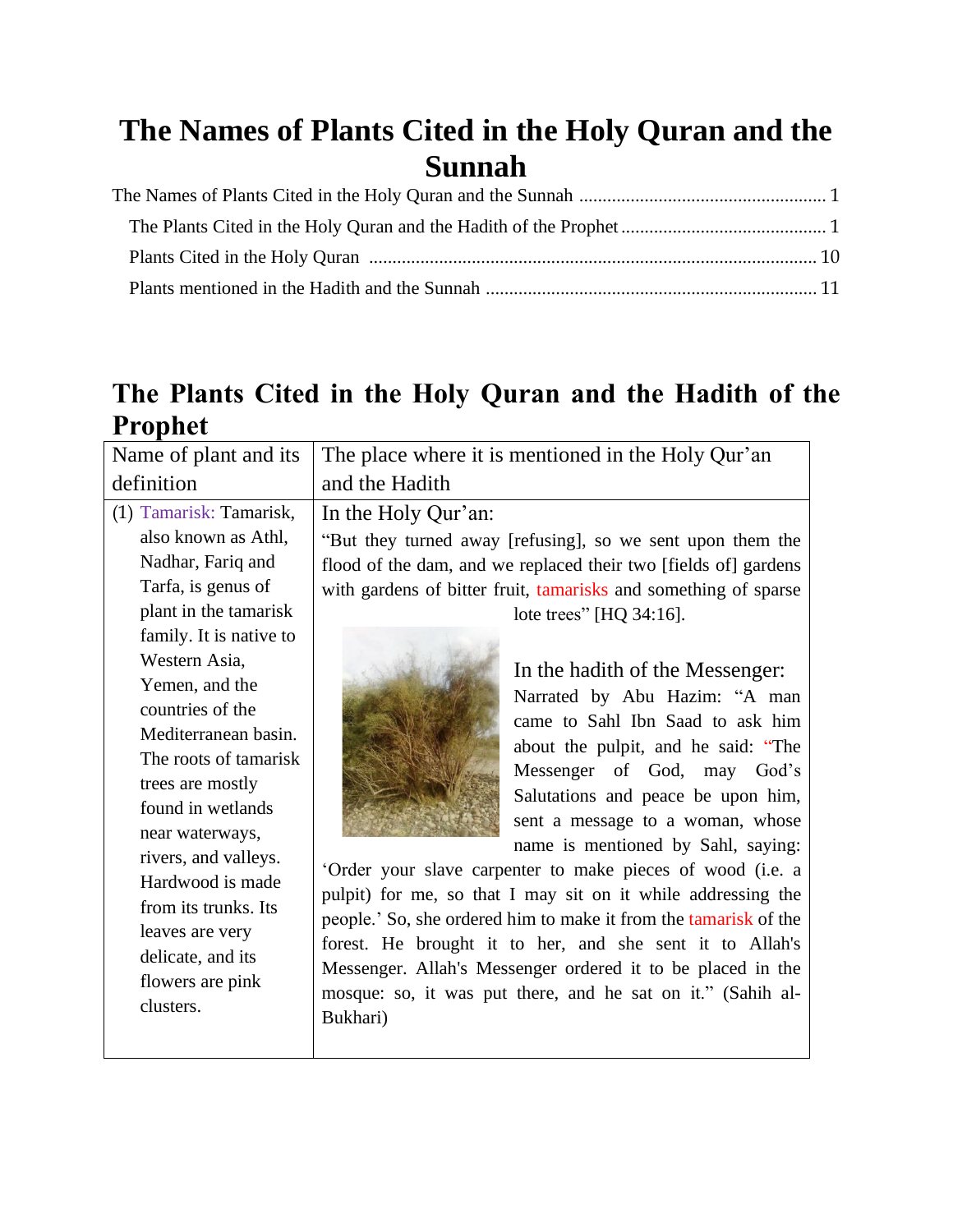| (2) Salvadora persica:   | In the Holy Qur'an:                                                                          |
|--------------------------|----------------------------------------------------------------------------------------------|
| Salvadora persica is     | "But they turned away [refusing], so                                                         |
| a wild evergreen         | we sent upon them the flood of the                                                           |
| shrub that grows in      | dam, and we replaced their two [fields                                                       |
| the desert of the        | of] gardens with gardens of bitter fruit,                                                    |
| Arabian Peninsula,       | tamarisks and some sparse lote trees"                                                        |
| from which               | [HQ 34:16]. (Salvadora persica is                                                            |
| toothpicks are made,     | Latin for bitter fruit or 'khamt')                                                           |
| and are                  |                                                                                              |
| recommended by the       | In the hadith of the Messenger:                                                              |
| Messenger (PBUH)         |                                                                                              |
| to use for cleaning      | Narrated by Abu Huraira: "That the Messenger of Allah                                        |
| the mouth and teeth.     | (PBUH) said: Allah's Messenger said, 'Were I not afraid that it                              |
|                          | would be hard on my followers, I would order them to use the                                 |
|                          | siwak (as obligatory, for cleaning the teeth) with each prayer<br>time"" (Sahih al-Bukhari). |
| (3) Onions: Onions are   |                                                                                              |
| one of the oldest and    | In the Holy Qur'an:                                                                          |
| most popular             | And [recall] when you said, "O Moses, we can never endure                                    |
| vegetables known to      | one [kind of] food. So call upon your Lord to bring forth for us                             |
| man, and they have a     | from the earth its green herbs and its cucumbers and its garlic                              |
| strong pungent smell.    | and its lentils and its onions." He said: "Would you exchange                                |
| They are eaten fresh     | what is better for what is less?" [HQ: 02:61].                                               |
| or cooked, and have      |                                                                                              |
| many health and          | In the hadith of the Messenger:                                                              |
| nutritional benefits.    | Narrated by Jabir bin Abdullah:<br>The                                                       |
|                          | Messenger (PBUH) said: 'Whoever eats                                                         |
|                          | garlic or onions should keep away from us                                                    |
|                          | or should keep away from our mosque and                                                      |
|                          | should stay at home' (Sahih al-Bukhari).                                                     |
| (4) Garlic / Fum: Garlic | In the Holy Qur'an:                                                                          |
| is an annual plant in    | And [recall] when you said, "O Moses, we can never endure                                    |
| the bulbs family. It is  | one [kind of] food. So call upon your Lord to bring forth for us                             |
| native to Central        | from the earth its green herbs and its cucumbers and its garlic                              |
| Asia. Garlic has a       | and its lentils and its onions." He said: 'Would you exchange                                |
| pungent smell and        | what is better for what is less?'                                                            |
| many health and          | $[HQ: 02:61]$ .                                                                              |
| medicinal benefits.      |                                                                                              |
|                          | hadith<br>In<br>the<br>of<br>the                                                             |
|                          | Messenger:                                                                                   |
|                          |                                                                                              |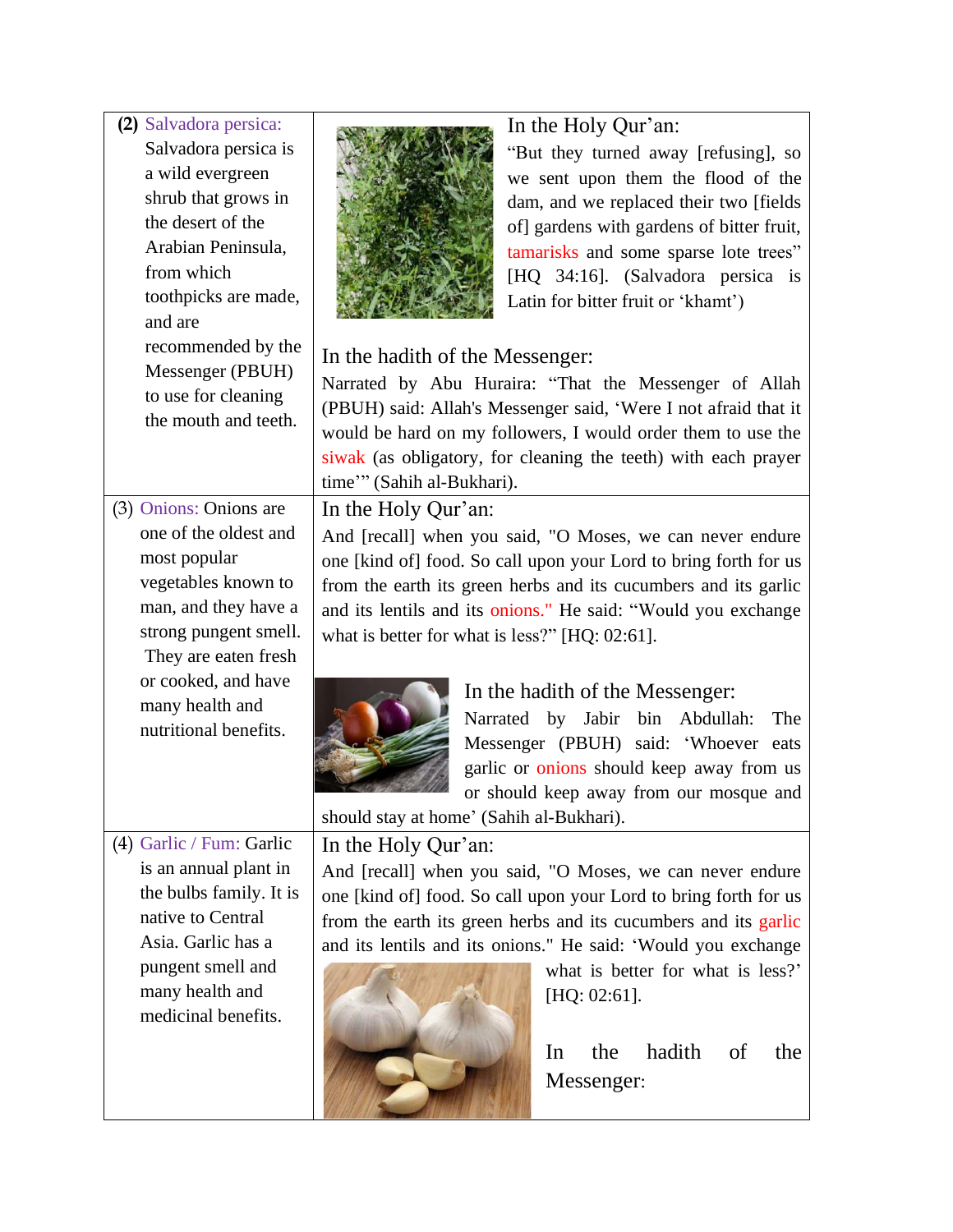|                                                                                                                                                                                                                                   | Narrated by Jabir bin Abdullah: The Messenger (PBUH) said:<br>'Whoever eats garlic or onions should keep away from us, or<br>should keep away from our mosque and should stay at home'                                                                                                                                                                                                                                                                                                                                                                                                                                                                              |
|-----------------------------------------------------------------------------------------------------------------------------------------------------------------------------------------------------------------------------------|---------------------------------------------------------------------------------------------------------------------------------------------------------------------------------------------------------------------------------------------------------------------------------------------------------------------------------------------------------------------------------------------------------------------------------------------------------------------------------------------------------------------------------------------------------------------------------------------------------------------------------------------------------------------|
|                                                                                                                                                                                                                                   | (Sahih al-Bukhari).                                                                                                                                                                                                                                                                                                                                                                                                                                                                                                                                                                                                                                                 |
| (5) Mustard: Mustard is a<br>fragrant plant, known<br>since ancient times as<br>one of the most<br>important and famous<br>spices. There are<br>about 40 varieties of<br>mustard and those<br>most used include                   | In the Holy Qur'an:<br>Mustard is mentioned twice in the Holy Qur'an in affirming the<br>power and justice of Allah Almighty and that His knowledge<br>encompasses everything, great and small.<br>"O my son, indeed if wrong should be the weight of a mustard<br>seed and should be within a rock or [anywhere] in the heavens<br>or in the earth, Allah will bring it forth. Indeed, Allah is Subtle                                                                                                                                                                                                                                                             |
| white, brown, and<br>black.                                                                                                                                                                                                       | and Acquainted" [HQ 34:16].<br>In the hadith of the Messenger:<br>Narrated by Abu Said Al-Khudri:<br>The Prophet said: 'When the people<br>of Paradise will enter Paradise and<br>the people of Hell will go to Hell,<br>Allah will order those who have had<br>faith equal to the weight of a grain<br>of mustard to be taken out from<br>Hell. So they will be taken out but<br>(by then) they will be blackened<br>(charred). Then they will be put in the river of Haya' (rain) or<br>Hayat (life) and they will revive like a grain that grows near the<br>bank of a flood channel. Don't you see that it comes out yellow<br>and twisted' (Sahih al-Bukhari). |
| (6) Pomegranate:<br>Pomegranate is a<br>delicious fruit that is<br>loved by people all<br>over the world. The<br>pomegranate tree has<br>beautiful white and<br>red flowers and<br>leaves, which appear<br>in the autumn. It is a | In the Holy Qur'an:<br>Pomegranate is mentioned three times in<br>the Holy Qur'an: There are two verses<br>highlighting Allah's power to create plants<br>and trees, and the third verse about the<br>attributes<br>of<br>Paradise<br>intended<br>for<br>believers in the Hereafter:<br>"And He it is who causes gardens to grow,<br>[both] trellised and untrellised, and palm                                                                                                                                                                                                                                                                                     |
| perennial tree and is<br>cultivated in the                                                                                                                                                                                        | trees and crops of different [kinds of] food and olives and                                                                                                                                                                                                                                                                                                                                                                                                                                                                                                                                                                                                         |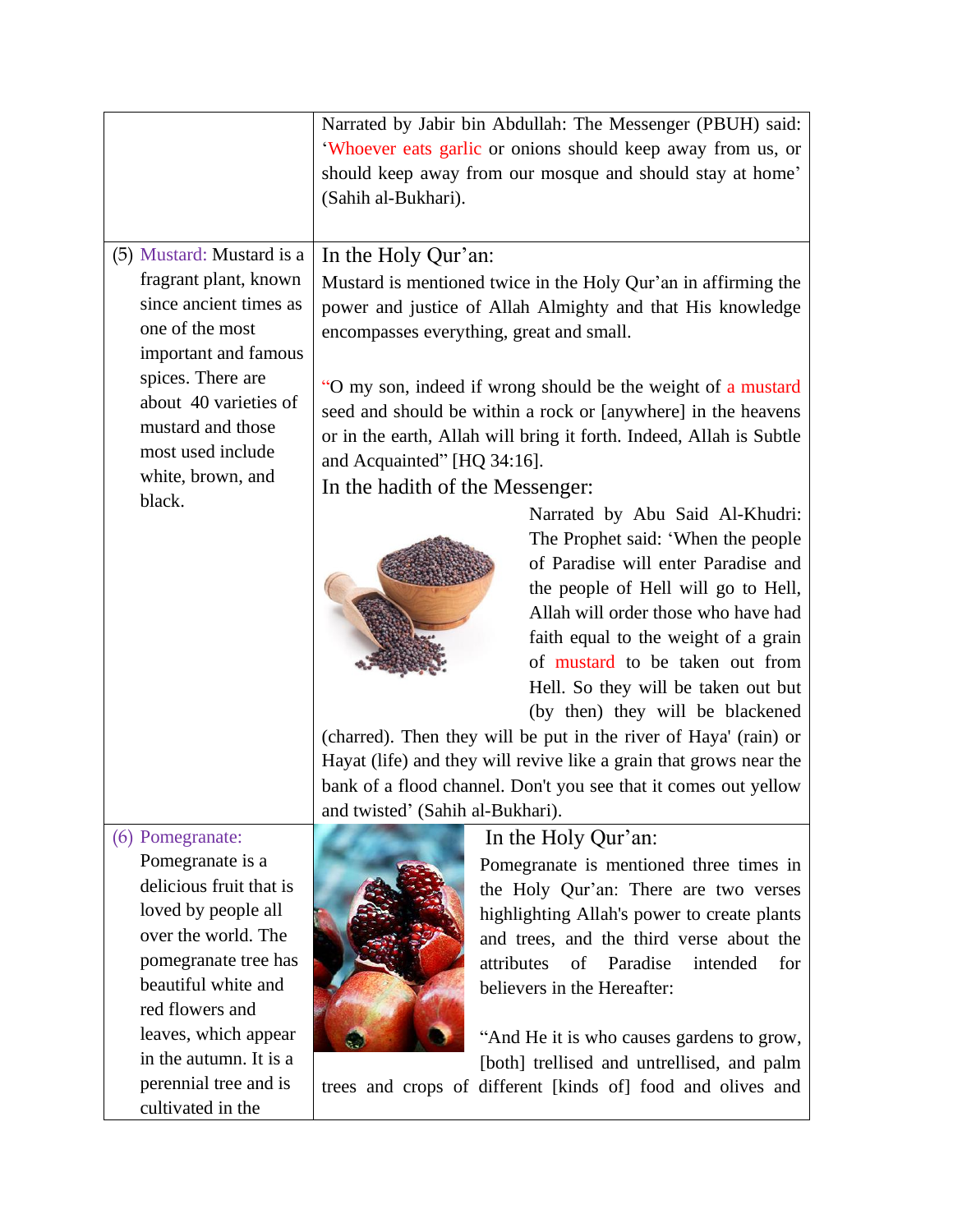| warm climate of          | pomegranates, similar and dissimilar. Eat [each of] its fruit      |
|--------------------------|--------------------------------------------------------------------|
| many Arab countries.     | when it yields, and give its due [zakah] on the day of its harvest |
| The Yemeni               | and be not excessive. Indeed, He does not like those who           |
| pomegranate is one       | commit excess" [HQ 6:141].                                         |
| of the best varieties in |                                                                    |
| the world, followed      |                                                                    |
| by the pomegranate       | In the hadith of the Messenger:                                    |
| of Taif, due to its      | Pomegranate was mentioned in the hadith narrated by Muslim         |
| large size. Arab         | about the sedition of the antichrist and the signs of the Hour:    |
| settlers introduced the  | Narrated by An-Nawas Ibn Samaan al-Kalabi: The Messenger           |
| pomegranate to Spain     | (PBUH) said: "Then Allah would send rain, which no house of        |
| in ancient times, and    | clay or (the tent of) camels' hairs would keep out, and it would   |
| from Spain it was        | wash away the earth until it could appear to be a mirror. Then     |
| taken to the United      | the earth would be told to bring forth its fruit and restore its   |
| States of America.       | blessing and, as a result thereof, there would grow (such a big)   |
|                          | pomegranate that a group of persons would be able to eat that,     |
|                          | and seek shelter under its skin and milch cow would give so        |
|                          | much milk that a whole party would be able to drink it. And the    |
|                          | milch camel would give such (a large quantity of) milk that the    |
|                          | whole tribe would be able to drink out of that, and the milch      |
|                          | sheep would give so much milk that the whole family would be       |
|                          | able to drink out of that, and at that time Allah would send a     |
|                          | pleasant wind which would soothe (people) even under their         |
|                          | armpits, and would take the life of every Muslim, and only the     |
|                          | wicked would survive who would commit adultery like asses          |
|                          | and the Last Hour would come to them' (Sahih Muslim).              |
| (7) Basil: A fragrant    | In the Holy Qur'an:                                                |
| herbal plant that has a  | "And grain having husks and basil" [HQ 55:12).                     |
| sweet aroma and is       | "Then [for him is] rest and bounty and a garden of pleasure"       |
| popular all over the     | [HQ 56:89].                                                        |
| world. Basil is used     |                                                                    |
| in decoration,           | In the hadith of the Messenger:                                    |
| cooking, and for         | Narrated by Abu Musa, that the                                     |
| medicinal treatment.     | Prophet said: 'The example of a                                    |
|                          | believer who recites the Qur'an                                    |
|                          | is that of a citron (a citrus fruit)                               |
|                          | which is good in taste and good                                    |
|                          | in smell. And the believer who                                     |
|                          | does not recite the Qur'an is like                                 |
|                          | a date which has a good taste but                                  |
|                          | no smell. And the example of an impious person who recites         |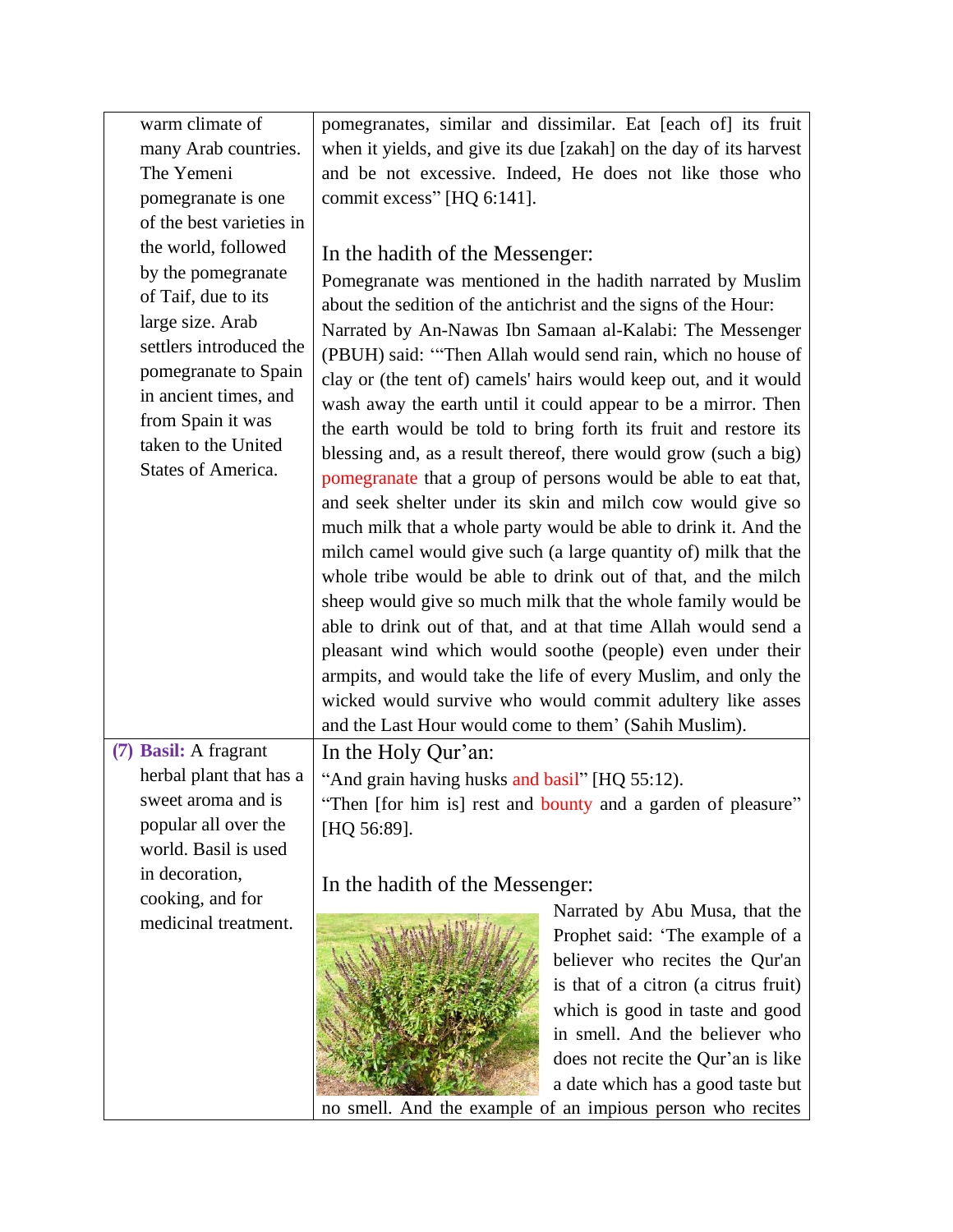|                          | the Qur'an is that of Ar-Rihana (basil) which smells good but is     |
|--------------------------|----------------------------------------------------------------------|
|                          | bitter in taste. And the example of an impious person who does       |
|                          | not recite the Qur'an is that of a colocynth which is bitter in      |
|                          | taste and has no smell'.                                             |
| (8) Olives: The olive is | In the Holy Qur'an:                                                  |
| an evergreen             | The olive is mentioned in the Holy Qur'an six times, and Allah       |
| perennial oil tree.      | Almighty swore by it, describing it as a blessed tree.               |
| Humankind has            | "Allah is the Light of the heavens and the earth. The example        |
| known of olives for      | of His light is like a niche, within which is a lamp, the lamp is    |
| thousands of years,      | within glass, the glass as if it were a pearly [white] star lit from |
| eating its fruit and     | [the oil of] a blessed olive tree, neither of the east nor of the    |
| extracting from its      | west, whose oil would almost glow even if untouched by fire.         |
| seeds an oil that has    | Light upon light. Allah guides to His light whom He wills. And       |
| many health,             | Allah presents examples for the people, and Allah is Knowing         |
| nutritional, and         | of all things" [HQ: 24:35].                                          |
| cosmetic benefits. It    |                                                                      |
| is a tree that has       | In the hadith of the                                                 |
| sanctity in the          | Messenger:                                                           |
| monotheistic             |                                                                      |
| religions of Judaism,    | There are many references<br>to olive oil in the hadiths:            |
| Christianity, and        | Narrated by Umar bin Al-                                             |
| Islam.                   | Khattab,<br>that<br>the                                              |
|                          | Messenger of Allah said:                                             |
|                          | 'Eat the oil and anoint with it, for it is from a blessed tree' (Al- |
|                          | Jami` Al-Sahih - Sunan Al-Tirmidhi).                                 |
| (9) The Lote Tree: Man   | In the Holy Qur'an:                                                  |
| has known of the lote    | The Lote tree, known as Sidr tree, has a great position in Islam.    |
| tree for thousands of    | It is mentioned in the Holy Qur'an four times, and Allah             |
| years. It is a desert    | Almighty honored it by making Sidra al-Muntaha, the highest          |
| shrub with dense         | level of Heaven on the throne of the Most Merciful. The word         |
| leaves, growing to a     | Sidr is mentioned in four verses of the Holy Qur'an. In two          |
| height of several        | verses it refers to the well-known Sidr tree, while in the other     |
| meters at times. It has  | two verses it mentions Sidr al-Muntaha, which the Prophet            |
| small, grape-like        | (PBUH) saw on the journey of Mi'raj (Ascension):                     |
| fruits called "nabaq"    | "But they turned away [refusing], so we sent upon them the           |
| (buckthorn), which       | flood of the dam, and we replaced their two [fields of] gardens      |
| are tasty to eat.        | with gardens of bitter fruit, tamarisks and some sparse lote         |
|                          | trees" [HQ 34:16].                                                   |
|                          | "The companions of the right - what are the companions of the        |
|                          | right? [They will be] among lote trees with thorns removed, and      |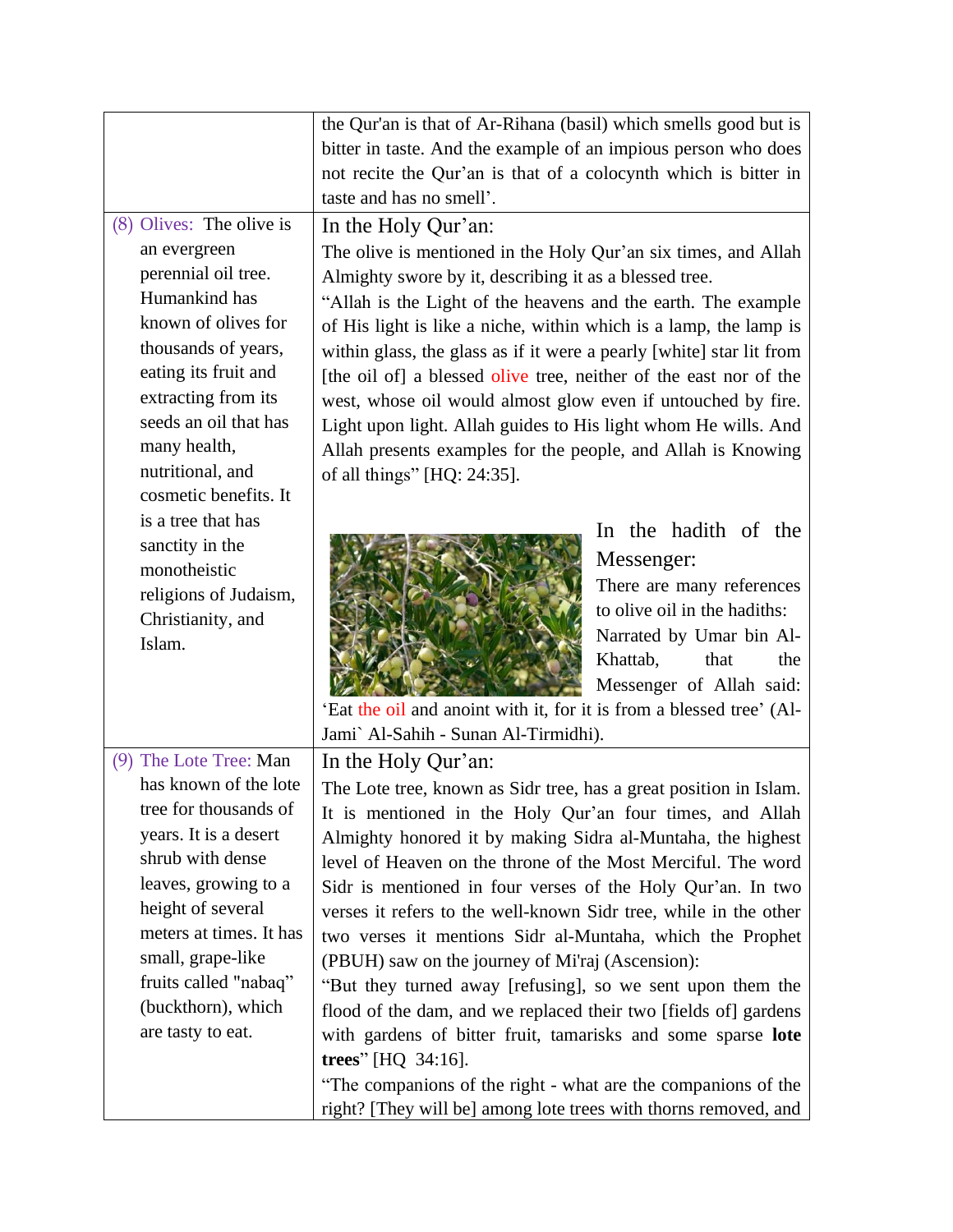[banana] trees layered [with fruit], And shade extended' [HQ 56:30–27].

'And he certainly saw him in another descent, At the Lote Tree of the Utmost Boundary. Near it is the Garden of Refuge' [HQ: 53:13-14-15].



In the hadith of the Messenger:

Um-'Atiya narrated that, "Allah's Messenger came to us when his daughter died and said: 'Wash her thrice or five times or more, if you see it necessary, with water and Sidr and then apply camphor

or some camphor at the end; and when you finish, notify me.' So when we finished it, we informed him and he gave us his waist-sheet, and told us to shroud the dead body in it" (Sahih al-Bukhari).

(10) Vachellia tortilis/Samura: Vachellia tortilis, widely known as Samura, is a tree that grows in alkaline soil, and can also flourish in gypsum and saline soils. It can withstand

high temperatures exceeding 50 degrees Celsius, and a small amount of rain each year is sufficient for

it to thrive.

#### In the Holy Qur'an:

Acacia/Samura tree is not mentioned by name in the Holy Qur'an, but it is referred to by the word "tree".

"Certainly was Allah pleased with the believers when they pledged allegiance to you, [O Muhammad], under the tree, and He knew what was in their hearts, so He sent down tranquility



upon them and rewarded them with an imminent conquest" [HQ: 48:18].

In the hadith of the Messenger:

Reminding the Muslims of the pledge of allegiance under the Samura tree had the effect of diverting the course of the battle in the Hunayn Expedition from defeat to victory:

Narrated by Abbas bin Abd Al-Muttalib: "When the Muslims had an encounter with the disbelievers, the Muslims fled, falling back, but the Messenger of Allah (may peace be upon him) began to spur his mule towards the disbelievers. I was holding the bridle of the mule of the Messenger of Allah (may peace be upon him) checking it from going very fast, and Abu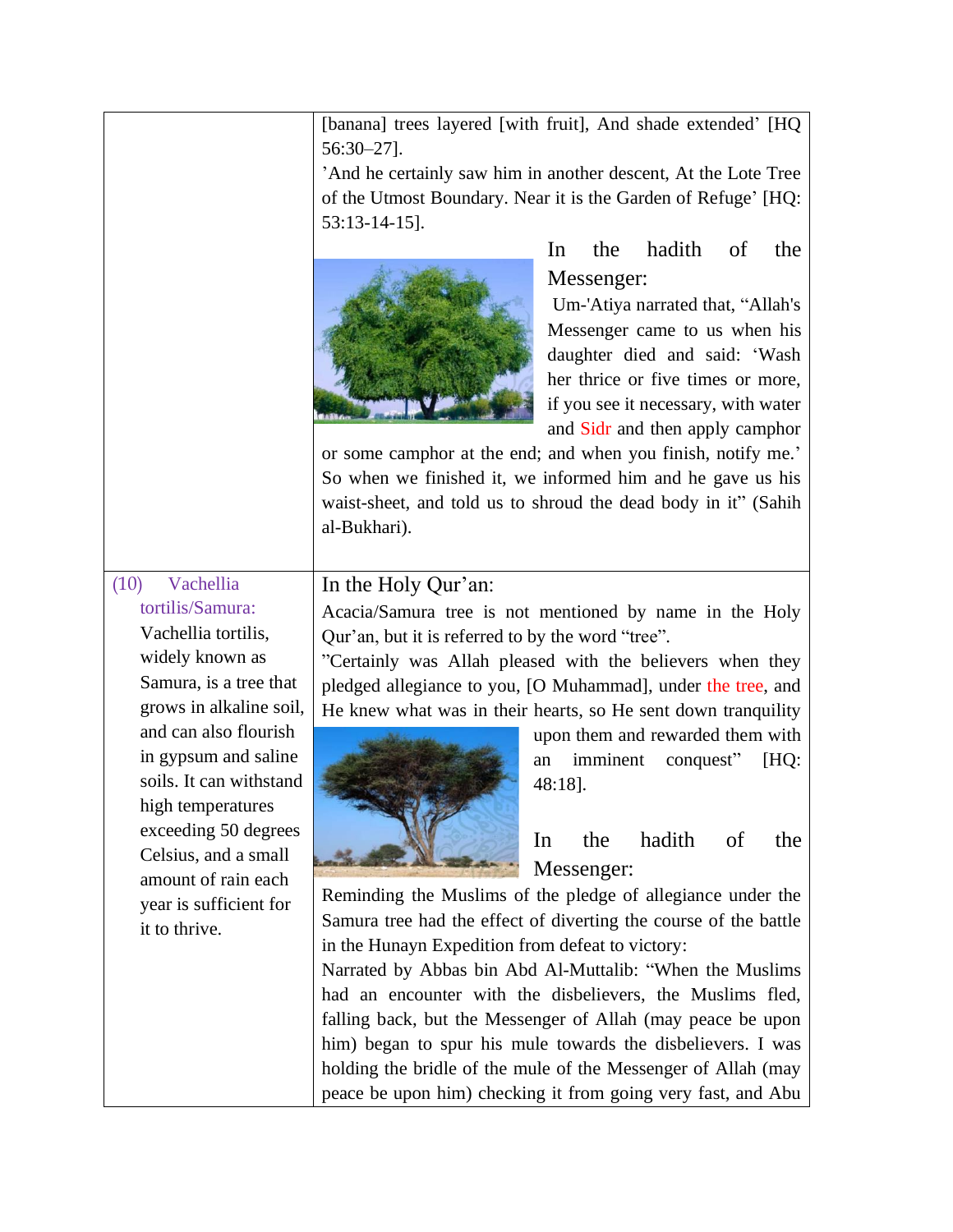|                                                                                                                                                                                                                                                               | Sufyan was holding the stirrup of the (mule of the) Messenger<br>of Allah (may peace be upon him), who said: 'Abbas, call out<br>to the people of Samura.' Abbas (who was a man with a loud<br>voice) called out at the top of the voice: 'Where are the people<br>of Samura?' (Abbas said:) 'And by God, when they heard my<br>voice, they came back (to us) as cows come back to their<br>calves, and said: 'We are present, we are present!'" (Sahih<br>Muslim).     |
|---------------------------------------------------------------------------------------------------------------------------------------------------------------------------------------------------------------------------------------------------------------|-------------------------------------------------------------------------------------------------------------------------------------------------------------------------------------------------------------------------------------------------------------------------------------------------------------------------------------------------------------------------------------------------------------------------------------------------------------------------|
| Grapes / raisins:<br>(11)<br>The grape plant is<br>one of the oldest<br>types of fruit known<br>to man. The<br>archaeological<br>discoveries of grape<br>seeds and its leaves<br>have shown that man<br>has been eating<br>grapes since<br>prehistoric times. | In the Holy Qur'an:<br>Grapes are mentioned by name 11 times<br>in the Holy Qur'an, in most cases using<br>two words: Al-Inab and Al-Aanab<br>{grapes}.<br>"Or [until] you have a garden of palm<br>trees and grapes and make rivers gush forth within them in<br>force [and abundance" [HQ: 17:91].<br>"And We brought forth for you thereby gardens of palm trees<br>and grapes in which for you are abundant fruits and from which<br>you eat" [HQ: 23:19].          |
| Grapes were known<br>in the ancient<br>civilizations of<br>Mesopotamia, the<br>Levant and ancient<br>Egypt.                                                                                                                                                   | In the hadith of the Messenger:<br>Abu Hurairah narrated that the Prophet said: 'Do not call<br>grapes generosity, for generosity is the Muslim man' (Sahih<br>Muslim).<br>In the hadith, reference is made to raisins, which are dried<br>grapes:<br>Abu Saeed al-Khudri narrated that the Prophet forbade store<br>dates and raisins, and dates and nuts, and said: 'Store raisins<br>separately, the dates separately and the nuts separately' (Sunan<br>an-Nasa'i). |
| Armenian<br>(12)<br>Cucumber: A type of<br>melon which is<br>similar to regular<br>cucumber, but longer.                                                                                                                                                      | In the Holy Qur'an:<br>And [recall] when you said, "O Moses, we<br>can never endure one [kind of] food. So call<br>upon your Lord to bring forth for us from the<br>earth its green herbs and its cucumbers and<br>its garlic and its lentils and its onions." He<br>said: 'Would you exchange what is better for what is less?'<br>[HQ: 02:61].                                                                                                                        |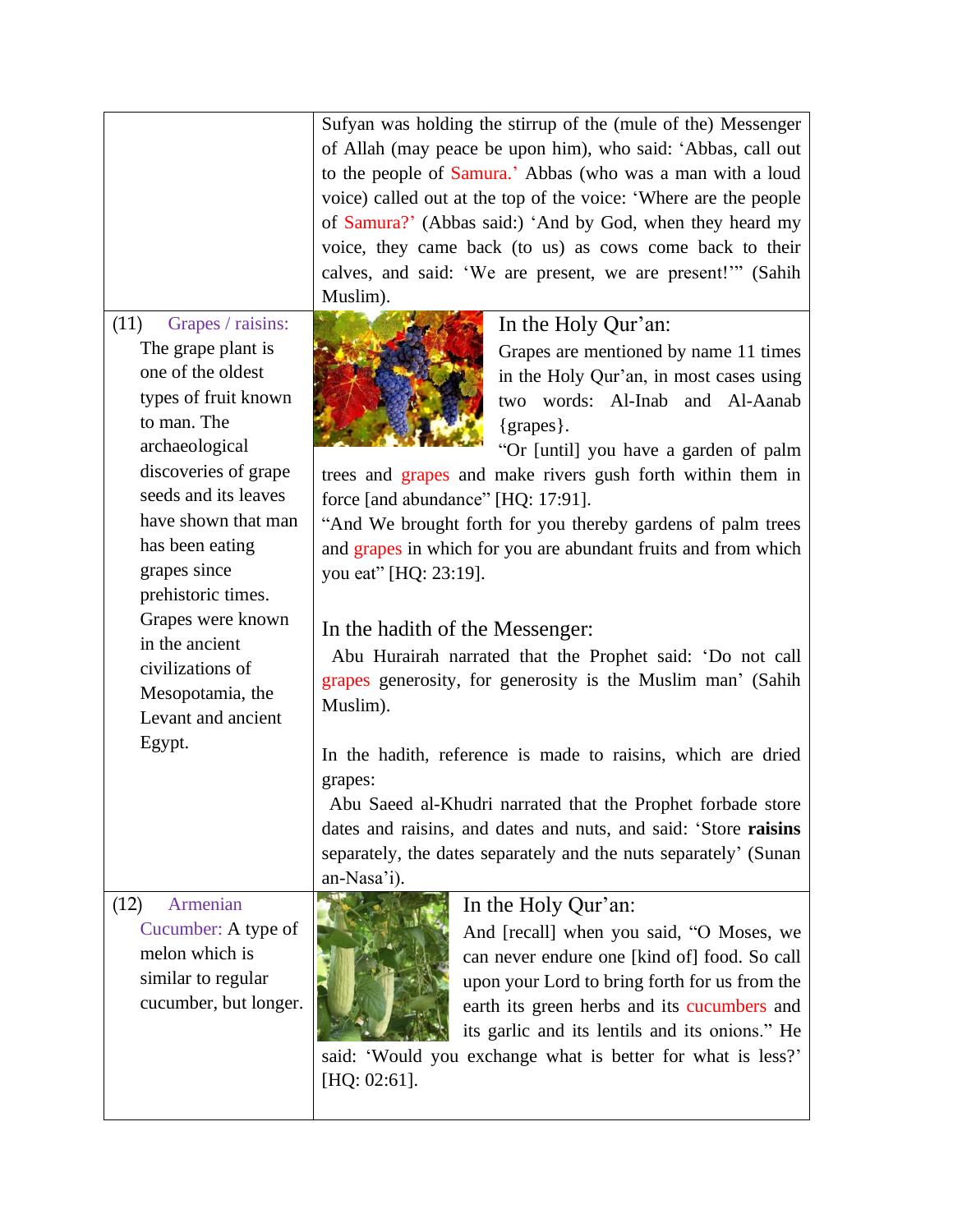|                          | In the hadith of the Messenger:                                  |
|--------------------------|------------------------------------------------------------------|
|                          | Narrated by Abdullah bin Jaafar: "I saw the Prophet, peace and   |
|                          | blessings of God be upon him, eating ripe dates with             |
|                          | cucumber" (Sahih al-Bukhari).                                    |
| Camphor: A large<br>(13) | In the Holy Qur'an:                                              |
| evergreen tree,          | "Indeed, the righteous will drink from a                         |
| reaching a height of     | cup [of wine] whose mixture is<br>of                             |
| more than 50 meters,     | Camphor" [HQ: 76:5].                                             |
| with thick trunks. It is |                                                                  |
| one of the fastest       | In the hadith of the Messenger:                                  |
| growing trees in the     | "Um-Atiya narrated that Allah's Messenger came to us when        |
| world. The camphor       | his daughter died and said: 'Wash her thrice or five times or    |
| extracted from the       | more, if you see it necessary, with water and Sidr, and then     |
| bark of these trees      | apply camphor or some camphor at the end. And when you           |
| has various medicinal    | finish, notify me.' So when we finished it, we informed him      |
| benefits.                | and he gave us his waist-sheet and told us to shroud the dead    |
|                          | body in it" (Sahih al-Bukhari).                                  |
| Palm: The palm<br>(14)   | In the Holy Qur'an:                                              |
| tree has a great         | The palm tree (Nakheel) is mentioned seven times in the Holy     |
| tradition in Islam.      | Qur'an, in verses that talk about the signs of Allah Almighty    |
| Often reaching seven     | and His bounties on His servants, such as growing crops, fruits, |
| meters in height. The    | and various yields.                                              |
| palm tree is native to   | "And within the land are neighboring plots and gardens of        |
| Mesopotamia and the      | grapevines and crops and palms trees, [growing] several from a   |
| Arabian Peninsula,       | root or otherwise, watered with one water; but we make some      |
| from where it has        | of them exceed others in [quality of] fruit. Indeed, in that are |
| spread around the        | signs for a people who reason" [HQ: 13:4].                       |
| world.                   | "He causes to grow for you thereby the crops, olives, and palm   |
|                          | trees, grapevines, and from all the fruits. Indeed, in that is a |
|                          | sign for a people who give thought" [HQ 16:11].                  |
|                          | "And shake toward you the trunk of the palm tree; it will drop   |
|                          | upon you ripe, fresh dates" ([HQ: 19:25].                        |
|                          |                                                                  |
|                          | In<br>the<br>hadith<br>- of<br>the                               |
|                          | Messenger:                                                       |
|                          | Ibn Omar narrated that the                                       |
|                          | Prophet said: 'One of the trees                                  |
|                          | is a tree whose leaves do not                                    |
|                          | fall, and it is like the Muslim                                  |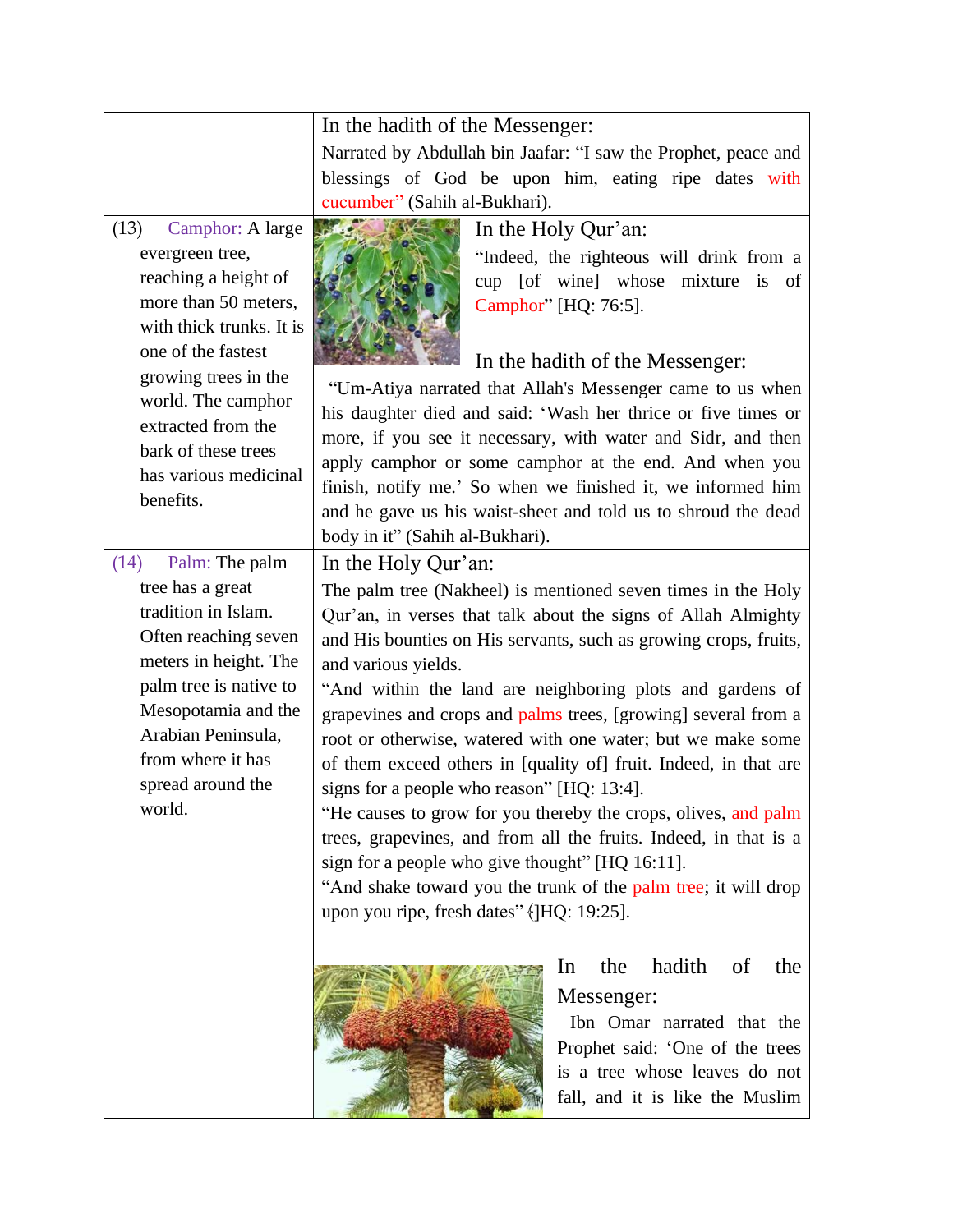|                                                                                                                                                             | person. Tell me what tree is.' The people started mentioning the                                                                                                                                                                                  |
|-------------------------------------------------------------------------------------------------------------------------------------------------------------|---------------------------------------------------------------------------------------------------------------------------------------------------------------------------------------------------------------------------------------------------|
|                                                                                                                                                             | trees of the valleys. Abdullah suggested it was the palm tree,                                                                                                                                                                                    |
|                                                                                                                                                             | then they said tell us, O Messenger of God, and he said: 'It is                                                                                                                                                                                   |
|                                                                                                                                                             | the palm tree' (Sahih al-Bukhari).                                                                                                                                                                                                                |
| (15)<br><b>Fresh dates</b><br>(Rutab): This is the                                                                                                          | In the Holy Qur'an:                                                                                                                                                                                                                               |
|                                                                                                                                                             | "And shake toward you the trunk of the palm tree; it will drop                                                                                                                                                                                    |
| penultimate stage of                                                                                                                                        | upon you ripe, fresh dates (rutab)" [HQ: 19:25].                                                                                                                                                                                                  |
| ripened dates, which<br>are as follows: Tal'a,<br>balah, busr, rutab,<br>and dates. Rutab has<br>many different types<br>that vary in price and<br>quality. | In the hadith of the Messenger:<br>Narrator Abdullah bin Jaafar bin Abi Talib, may God be<br>pleased with them both, said: 'I saw the Prophet, peace and<br>blessings of God be upon him, eating ripe dates with<br>cucumber" (Sahih al-Bukhari). |
|                                                                                                                                                             | Aisha, - may God be pleased with her - said that the Messenger<br>of God, may God bless him and grant him peace, used to eat<br>watermelon with rutab and would say: 'We break this one's                                                         |
|                                                                                                                                                             | heat with this one's cold and this one's cold with this one's                                                                                                                                                                                     |
|                                                                                                                                                             | heat'                                                                                                                                                                                                                                             |
|                                                                                                                                                             | (Sunan Abi Dawood).                                                                                                                                                                                                                               |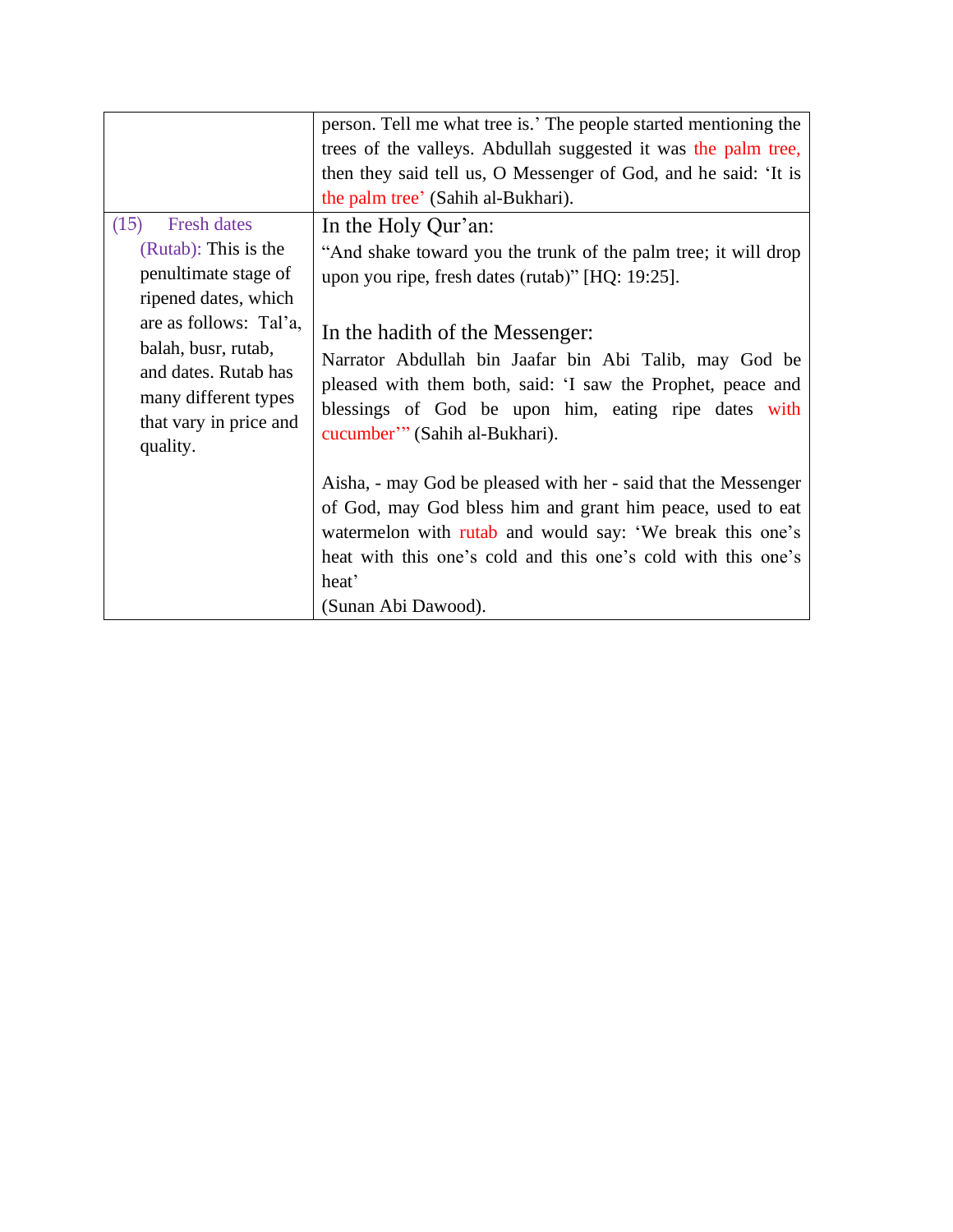# <span id="page-9-0"></span>**Plants Cited in the Holy Quran**

| Name of plant and its definition        | The place where it is mentioned in the Holy            |
|-----------------------------------------|--------------------------------------------------------|
|                                         | Qur'an                                                 |
| $(1)$ Figs: A sweet fruit that has been | God Almighty swears by figs and olives at the          |
| cultivated by man for thousands         | beginning of Surah Al-Tin (figs):                      |
| of years, and is best grown in          | "By the figs and olives, and [by] Mount Sinai and      |
| warm, temperate regions.                | [by] this secure city [Makkah]" [HQ 95:1-3.            |
| (2) Lentils: One of the world's         | "And [recall] when you said, 'O Moses, we can          |
| most common legumes, and one            | never endure one [kind of] food. So, call upon your    |
| of the most important sources of        | Lord to bring forth for us from the earth its green    |
| plant protein. It is native to the      | herbs and its cucumbers and its garlic and its lentils |
| Near East and Central Asia.             | and its onions' [Moses] said, 'Would you exchange      |
|                                         | what is better for what is less? Go into [any]         |
|                                         | settlement and indeed, you will have what you have     |
|                                         | asked." And they were covered with humiliation         |
|                                         | and poverty and returned with anger from Allah         |
|                                         | [upon them]. That was because they [repeatedly]        |
|                                         | disbelieved in the signs of Allah and killed the       |
|                                         | prophets without right. That was because they          |
|                                         | disobeyed and were [habitually] transgressing'         |
|                                         | $[HQ: 02:61]$ .                                        |
| (3) Banana: A popular tropical fruit    | Al-Talh (banana) is mentioned once in the Holy         |
| that is native to Southeast Asia        | Qur'an, describing the bliss of the people of          |
| and is cultivated all over the          | Paradise:                                              |
| world.                                  | "The companions of the right - what are the            |
|                                         | companions of the right? [They will be] among lote     |
|                                         | trees with thorns removed, and [banana] trees          |
|                                         | layered [with fruit], and shade extended" [HQ          |
|                                         | $56:30 - 27$ ].                                        |
|                                         |                                                        |
| (4) Al-Darie: "Al-Darie" in Arabic      | The term Al-Darie is mentioned once in the Holy        |
| is a plant with thorns sticking to      | Qur'an, describing the food of the people of Hell.     |
| the ground. It is found in the          | "For them there will be no food except from Al-        |
| deserts of Egypt, Somalia, and          | Darie (a poisonous, thorny plant), which neither       |
| the Arabian Peninsula.                  | nourishes nor avails against hunger" (HQ 88:1-3].      |
| (5) Ginger: Grown in hot regions,       | Ginger is mentioned in the Holy Qur'an, describing     |
| ginger contains volatile oil, a         | the drink of the people of Paradise.                   |
| pungent smell. and pungent              | "And they will be given to drink a cup [of wine]       |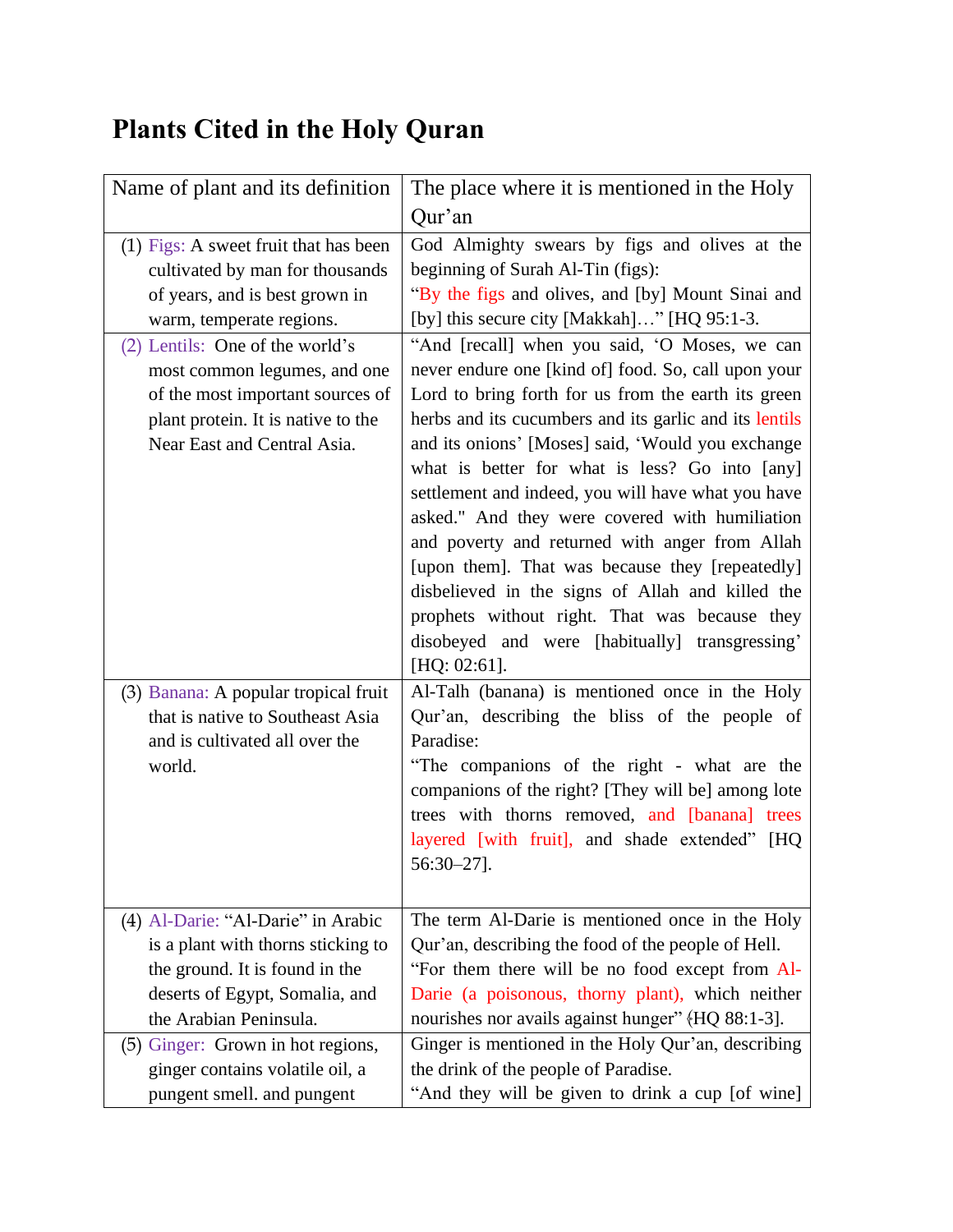| taste. It is used as a spice in   | whose mixture is of ginger" $[HQ: 76:17]$ .       |
|-----------------------------------|---------------------------------------------------|
| cooking and gives a distinct      |                                                   |
| taste.                            |                                                   |
| (6) Pumpkin: One of the creeping  | Pumpkin is mentioned in the Holy Qur'an in the    |
| annual cucurbit plants. Its fruit | story of God's Messenger Jonah, peace be upon     |
| is known as "al-dubba", or        | him, after he came out of the belly of the whale. |
| sweet pumpkin, due to its         | "But we threw him onto the open shore while he    |
| sweetness and flavor.             | was ill. And we caused to grow over him a tree of |
|                                   | pumpkin" (HQ: 37:1-3].                            |

## <span id="page-10-0"></span>**Plants mentioned in the hadith and the Sunnah**

| Name of plant and its                                                                                                                                                                                                                          | The places they are mentioned in the hadith                                                                                                                                                                                                                                                                                                                                                                                                                                                                                                                                                                                                                                                                                                                                                                |
|------------------------------------------------------------------------------------------------------------------------------------------------------------------------------------------------------------------------------------------------|------------------------------------------------------------------------------------------------------------------------------------------------------------------------------------------------------------------------------------------------------------------------------------------------------------------------------------------------------------------------------------------------------------------------------------------------------------------------------------------------------------------------------------------------------------------------------------------------------------------------------------------------------------------------------------------------------------------------------------------------------------------------------------------------------------|
| definition                                                                                                                                                                                                                                     |                                                                                                                                                                                                                                                                                                                                                                                                                                                                                                                                                                                                                                                                                                                                                                                                            |
| (1) Citron: An evergreen shrub,<br>native to India, which is<br>cultivated in the countries of<br>the Mediterranean and North<br>Africa, as one of the most<br>important ingredients of<br>perfume.                                            | Abu Musa al-Ash'ari narrated: "The Messenger of Allah<br>(PBUH) said: The Prophet said: 'The example of him (a<br>believer) who recites the Qur'an is like that of a citron<br>which tastes good and smells good' (Sahih al-Bukhari).                                                                                                                                                                                                                                                                                                                                                                                                                                                                                                                                                                      |
| (2) Schoenanthus (Idhkhir): A<br>plant of the perennial grassy<br>type, with a fragrant aroma. It<br>spreads in eastern Africa,<br>Saudi Arabia, and India. It<br>grows wild in high lands such<br>as the mountains and valleys<br>near Mecca. | Abu Hurairah narrated: "When God blessed His<br>Messenger with the conquer of Mecca, the Messenger<br>of God stood among the people, praised and thanked<br>God, and said: "Indeed Allah has forbade Mecca to the<br>Elephant, and made it legal to His Messenger and<br>believers. It was not legal for anyone before me, and it<br>was made legal for me only for an hour by daytime. So,<br>its thorny bushes should not be cut, and its game should<br>not be chased, its fallen property (i.e. Luqata) should not<br>be picked up except by one who will announce it<br>publicly; and its grass should not be uprooted." On that,<br>Al-Abbas said: "Except the Idhkhir, O Messenger of<br>Allah, then we place it in our graves and our homes!"<br>and he said: "Except Idhkhir" (Sahih al-Bukhari). |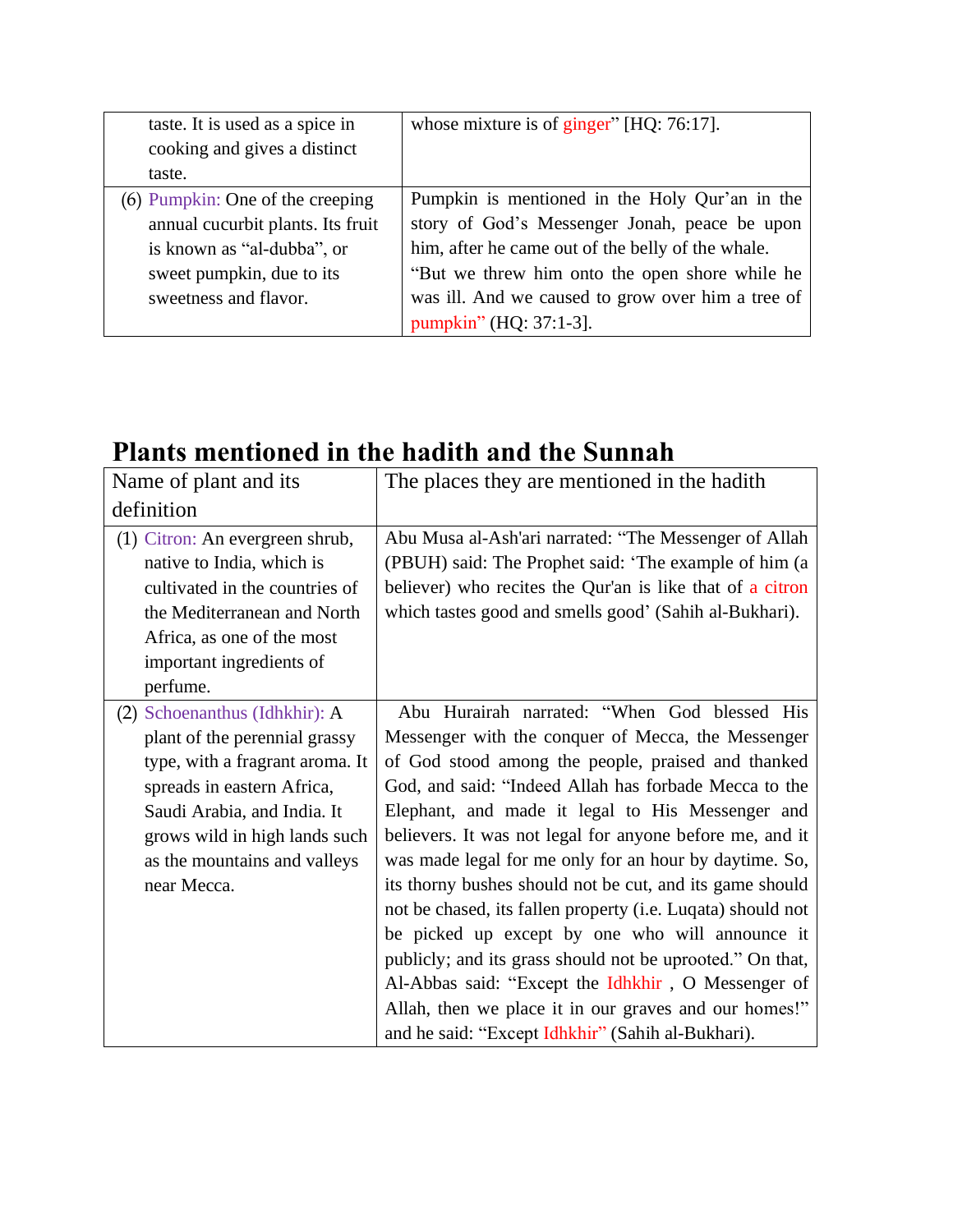| (3) Rice: An annual herbaceous | Ibn Umar narrated that the Messenger of Allah said:                                                              |
|--------------------------------|------------------------------------------------------------------------------------------------------------------|
| grain grown around rivers in   | "Once three persons (from the previous nations) were                                                             |
| Africa, Asia, and in the       | traveling, and suddenly it started raining and they took                                                         |
| countries of western India     | shelter in a cave. The entrance of the cave got closed                                                           |
| and the Caribbean.             | while they were inside. They said to each other, 'O you!                                                         |
|                                | Nothing can save you except the truth, so each of you                                                            |
|                                | should ask Allah's Help by referring to such a deed as                                                           |
|                                | he thinks he did sincerely (i.e. just for gaining Allah's                                                        |
|                                | Pleasure).' So one of them said, 'O Allah! You know                                                              |
|                                | that I had a laborer who worked for me for one Faraq                                                             |
|                                | (i.e. three Sas) of rice but he departed, leaving it (i.e. his                                                   |
|                                | wages). I sowed that Faraq of rice and with its yield I                                                          |
|                                | bought cows (for him). Later on, when he came to me                                                              |
|                                | asking for his wages, I said (to him), 'Go to those cows                                                         |
|                                | and drive them away.' He said to me, 'But you have to                                                            |
|                                | pay me only a Faraq of rice,' I said to him, 'Go to those                                                        |
|                                | cows and take them, for they are the product of that                                                             |
|                                | Faraq of rice.' So he drove them. O Allah! If you                                                                |
|                                | consider that I did that for fear of You, then please                                                            |
|                                | remove the rock" (Sahih al-Bukhari).                                                                             |
|                                |                                                                                                                  |
| (4) Pine tree: An evergreen    | Abu Hurayrah narrated that the Messenger of Allah                                                                |
| coniferous tree that can       | said: "The example of a believer is that of a fresh green                                                        |
| grow to more than 12           | plant, the leaves of which move in whatever direction                                                            |
| meters, with a diameter not    | the wind forces them to move, and when the wind                                                                  |
| exceeding one meter. It        | becomes still, it stand straight. Such is the similitude of                                                      |
| grows around the               | the believer: He is disturbed by calamities (but is like                                                         |
| Mediterranean Sea,             | the fresh plant he regains his normal state soon). And                                                           |
| especially in Jordan and       | the example of a disbeliever is that of a pine tree (which                                                       |
| Palestine. The pine is a       | remains) hard and straight till Allah cuts it down when                                                          |
| perennial tree that may live   | He will" (Sahih al-Bukhari)                                                                                      |
| for more than a thousand       |                                                                                                                  |
| years.                         |                                                                                                                  |
| Aloe vera: A huge<br>(5)       | Abu Hurairah narrated that The Prophet (PBUH) said:                                                              |
| evergreen tree that grows      | "The first group (of people) who will enter Paradise will                                                        |
| naturally in the tropical      | be (glittering) like the moon when it is full. They will                                                         |
| forests of South and           | not spit or blow their noses or relieve nature. Their                                                            |
| Southeast Asia.                | utensils will be of gold and their combs of gold and                                                             |
|                                | silver; in their centers the aloe wood will be used, and                                                         |
|                                | their sweat will smell like musk. Everyone of them will<br>have two wives; the marrow of the bones of the wives' |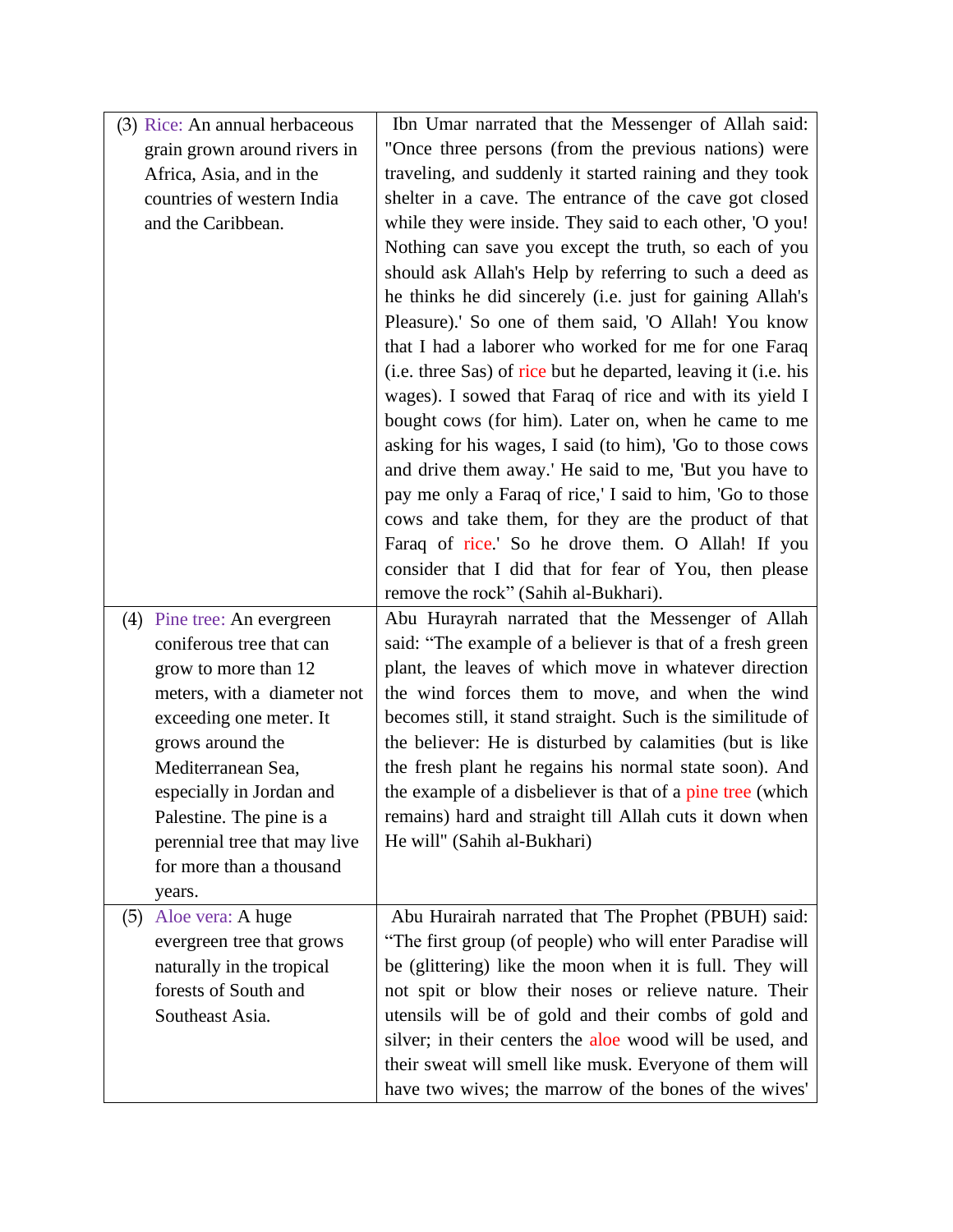|                                                          | legs will be seen through the flesh out of excessive                                                               |
|----------------------------------------------------------|--------------------------------------------------------------------------------------------------------------------|
|                                                          | beauty. They (i.e. the people of Paradise) will neither                                                            |
|                                                          | have differences nor hatred amongst themselves; their                                                              |
|                                                          | hearts will be as if one heart and they will be glorifying                                                         |
|                                                          | Allah in the morning and in the evening" (Sahih al-                                                                |
|                                                          | Bukhari).                                                                                                          |
| (6) Balsamodendron: A tree                               | "We prayed on Friday, so the people joined each other,                                                             |
| that releases a milky                                    | until they were like comfort around my father. Two men                                                             |
| substance when it is                                     | came to the council of Ubada Ibn As-Samit and said: "O                                                             |
| scratched and turns into a                               | Ibn As-Samit, can you repeat the hadith that you said to                                                           |
| resin. Miswak is made from                               | us?" And he said: "Yes, I heard the Messenger of Allah                                                             |
| the resin, and its leaves are                            | saying: 'There will come a time when the best property                                                             |
| mixed with henna for                                     | of a man will be sheep which he will graze on the tops                                                             |
| blackening. It grows in the                              | of mountains, eating the leaves of Qatad and                                                                       |
| coastal mountain regions in                              | balsamodendron and its people eat from its meat, and                                                               |
|                                                          | drink from its milk, while the germs of the Arabs                                                                  |
| the southwestern region of<br>the Arabian Peninsula, and | awaken sedition in them"" (Reviewed by al-Hakim with                                                               |
| is also found in Dhofar,                                 | a correct reference in al-Mustadrak Ala al-Sahihayn).                                                              |
|                                                          |                                                                                                                    |
| Djibouti, Kenya and Sudan.                               | Aisha - may God be pleased with her - narrated that the                                                            |
| (7) Watermelon: A type of<br>fruit, which is one of the  |                                                                                                                    |
|                                                          | Messenger of God, may God bless him and grant him                                                                  |
| annual creeping flowering                                | peace, used to eat watermelon with rutab and would say:<br>"We break this one's heat with this one's cold and this |
| plants. It is now cultivated                             |                                                                                                                    |
| in many countries of the<br>world.                       | one's cold with this one's heat."                                                                                  |
|                                                          | (Sunan Abi Dawood)                                                                                                 |
| (8) Apples: Apple trees reach a                          | Abu Talib departed to Ash-Sham, and the Prophet                                                                    |
| height of approximately two                              | (PBUH) left with him, along with some older men from                                                               |
| meters. They are widely                                  | the Quraish. When they came across the monk they                                                                   |
| cultivated all over the world                            | stopped there and began setting up their camp, and the                                                             |
| and are native to the region                             | monk came out to them. Before that they used to pass                                                               |
| of Central Asia.                                         | by him and he wouldn't come out nor pay attention to                                                               |
|                                                          | them. He said: "They were setting up their camp when                                                               |
|                                                          | the monk was walking amidst them, until he came and                                                                |
|                                                          | took the hand of the Messenger of Allah. Then he said:                                                             |
|                                                          | This is the master of the men and jinn, this is the                                                                |
|                                                          | Messenger of the Lord of the worlds. Allah will raise                                                              |
|                                                          | him as a mercy to the men and jinn.' So some of the                                                                |
|                                                          | older people from the Quraish said: 'What do you                                                                   |
|                                                          | know?' He said: 'When you people came along from                                                                   |
|                                                          | the road, not a rock nor a tree was left, except that it                                                           |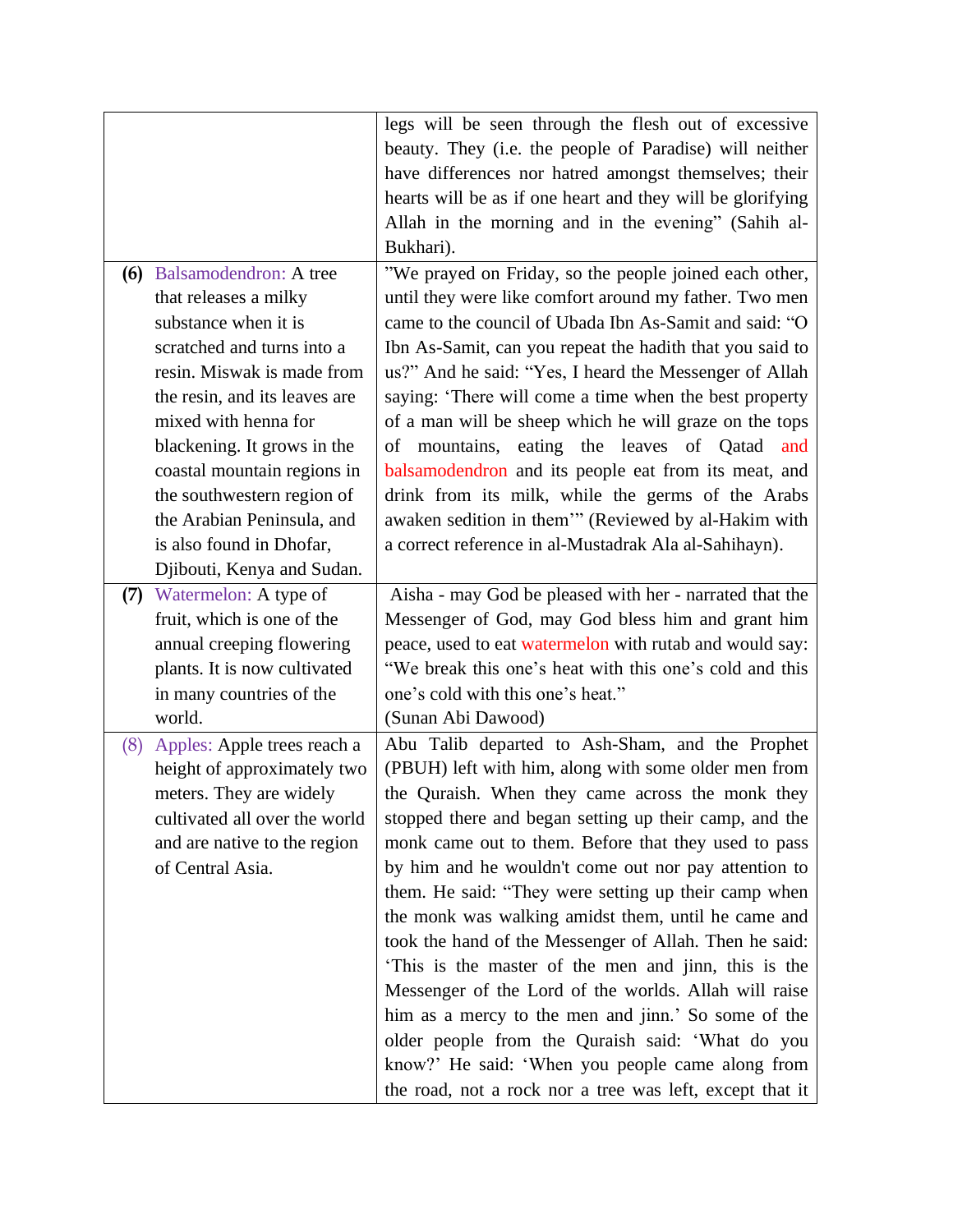| (9) Wormwood: A perennial<br>aromatic plant, belonging to<br>the genus Wormwood,<br>characterized by its white<br>color upon completion of its<br>lifecycle. It spreads in rocky<br>valleys in Saudi Arabia and<br>northern Oman. | prostrated, and they do not prostrate except for a<br>Prophet. And I can recognize him by the seal of the<br>Prophethood which is below his shoulder blade, like an<br>apple" (Sunan Al-Tirmidhi).<br>Jabir bin Abdullah narrated: "Abu Qahafa was brought<br>on the day of the conquest of Mecca, and his head and<br>his beard were white like Wormwood, then the<br>Messenger of Allah (PBUH) said: 'Change this with<br>something else and avoid blackness' (Sahih Muslim).                                                                                                                                                                                                                                                                                                                                                                                                                                                                                                                                                                                                                                            |
|-----------------------------------------------------------------------------------------------------------------------------------------------------------------------------------------------------------------------------------|----------------------------------------------------------------------------------------------------------------------------------------------------------------------------------------------------------------------------------------------------------------------------------------------------------------------------------------------------------------------------------------------------------------------------------------------------------------------------------------------------------------------------------------------------------------------------------------------------------------------------------------------------------------------------------------------------------------------------------------------------------------------------------------------------------------------------------------------------------------------------------------------------------------------------------------------------------------------------------------------------------------------------------------------------------------------------------------------------------------------------|
| $(10)$ Jalil: One of the perennial<br>desert grasses, it is common<br>in sand dunes and the sandy<br>meadows found in the<br>deserts of the Arab world.                                                                           | Aisha, may God be pleased with her, narrated: "When<br>the Messenger of Allah (PBUH) arrived, Abu Bakr and<br>Bilal were sick. She said: 'So I entered unto them, and<br>said: 'O my father! How are you? O Bilal! How are<br>you?' She said: 'Whenever fever attacked Abu Bakr, he<br>would recite the following poetic verses:<br>'Everybody is staying alive among his people, yet death<br>is nearer to him than his shoelaces.'<br>And whenever the fever deserted Bilal, he would recite<br>(two poetic lines):<br>'Would that I could stay overnight in a valley wherein I<br>would be surrounded by Idhkhir and Jalil<br>Jalil (two kinds of good smelling grass). Would that one<br>day I would drink of the water of Majinna and would<br>that Shama and Tafil (two mountains at Mecca) appear<br>to me.'<br>He said: Then I came and informed Allah's Messenger<br>about that, whereupon he said: 'O Allah! Make us love<br>Medina as much or more than we love Mecca. O Allah!<br>Make it healthy and bless its Mudd and Sa for us, and<br>take away its fever and put it in Al'Juhfa' (Sahih al-<br>Bukhari). |
| (11) Black seed: Known by<br>several names, including<br>cultivated chunis and black<br>cumin. It has many<br>important nutritional and                                                                                           | Abu Hurairah narrated that he heard the Messenger of<br>Allah say: 'In the black seed is a cure for every disease<br>but Al-Sam'. Ibn Shihab said Al-Sam is death, and the<br>black seed is Nigella (Sahih Al-Bukhari).                                                                                                                                                                                                                                                                                                                                                                                                                                                                                                                                                                                                                                                                                                                                                                                                                                                                                                    |
| health uses.                                                                                                                                                                                                                      |                                                                                                                                                                                                                                                                                                                                                                                                                                                                                                                                                                                                                                                                                                                                                                                                                                                                                                                                                                                                                                                                                                                            |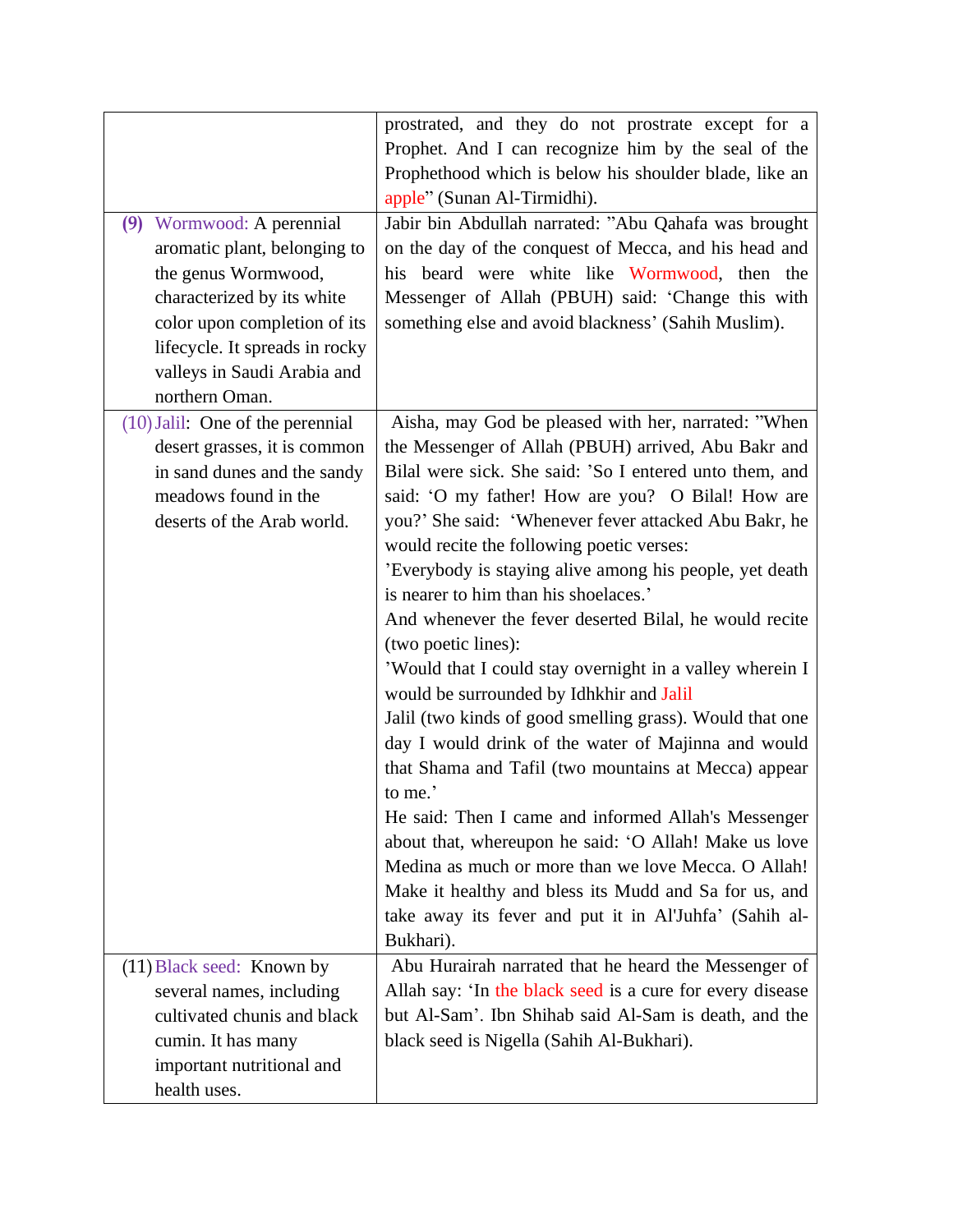| (12) Reed mat: One of the<br>perennial aquatic plants<br>from which mats are made.<br>Reed mat is found in most<br>wetlands around the world,<br>around rivers, ponds, and<br>swamps in Africa and the<br>Middle East.<br>(13) Henna: One of the most<br>common types of cosmetics | Abu Hazim narrated that when the helmet of the<br>Prophet was smashed on his head and blood covered his<br>face and one of his front teeth got broken, Ali brought<br>the water in his shield and Fatima (the Prophet's<br>daughter) washed him. But when she saw that the<br>bleeding increased more by the water, she took reed<br>mat, burnt it, and placed the ashes on the wound of the<br>Prophet, and so the blood stopped oozing out (Sahih al-<br>Bukhari).<br>Abu Dharr narrated: "The Prophet (PBUH) said: 'The<br>best of what you can change the hair with is henna and          |
|------------------------------------------------------------------------------------------------------------------------------------------------------------------------------------------------------------------------------------------------------------------------------------|-----------------------------------------------------------------------------------------------------------------------------------------------------------------------------------------------------------------------------------------------------------------------------------------------------------------------------------------------------------------------------------------------------------------------------------------------------------------------------------------------------------------------------------------------------------------------------------------------|
| and adornment for men and<br>women.                                                                                                                                                                                                                                                | Katam' (Sunan al-Nisa'i).                                                                                                                                                                                                                                                                                                                                                                                                                                                                                                                                                                     |
| (14) Buckwheat: Also known as<br>dunkel wheat or shredded<br>wheat, buckwheat was a<br>staple food for humans from<br>the Bronze Age until the<br>Middle Ages.                                                                                                                     | Narrated Abu Hurairah: The Prophet (PBUH) said:<br>"Dates with dates and buckwheat with buckwheat and<br>barley with barley and salt with salt, unless like for like,<br>and hand in hand, and whoever increases then it is usery<br>unless colors are different" (Sahih Muslim)<br>Narrated Abu Hurairah, by the One in Whose hand Abu<br>Hurayrah's soul is, the Prophet never fed his family<br>fully in three consecutive days with a bread of wheat<br>until he departed from the world" (Sahih Muslim).                                                                                 |
| (15) Wheat: The staple food for<br>many people of the world,<br>only corn and rice can<br>compete with it in this<br>regard.                                                                                                                                                       | Abu Saeed al-Khudri narrated that The Prophet (PBUH)<br>said: "Gold by gold, and silver by silver, wheat for<br>wheat, and barley by barley, and dates by dates, and salt<br>by salt, except like for like and equal for equal. So he<br>who made an addition or who accepted an addition<br>(committed the sin of taking) interest, and he who takes<br>or gives are alike" (Sahih Muslim).                                                                                                                                                                                                  |
| $(16)$ Colocynth: A creeping<br>herbaceous plant that grows<br>wild in dry desert areas,<br>especially the Arabian<br>Peninsula.                                                                                                                                                   | Abu Musa Al-Ash'ari narrated that The Prophet said:<br>"The example of a believer who recites the Qur'an is<br>that of a citron (a citrus fruit) which is good in taste and<br>good in smell. And the believer who does not recite the<br>Qur'an is like a date which has a good taste but no<br>smell. And the example of an impious person who<br>recites the Qur'an is that of Ar-Rihana (basil) which<br>smells good but is bitter in taste. And the example of an<br>impious person who does not recite the Qur'an is that of<br>a colocynth which is bitter in taste and has no smell." |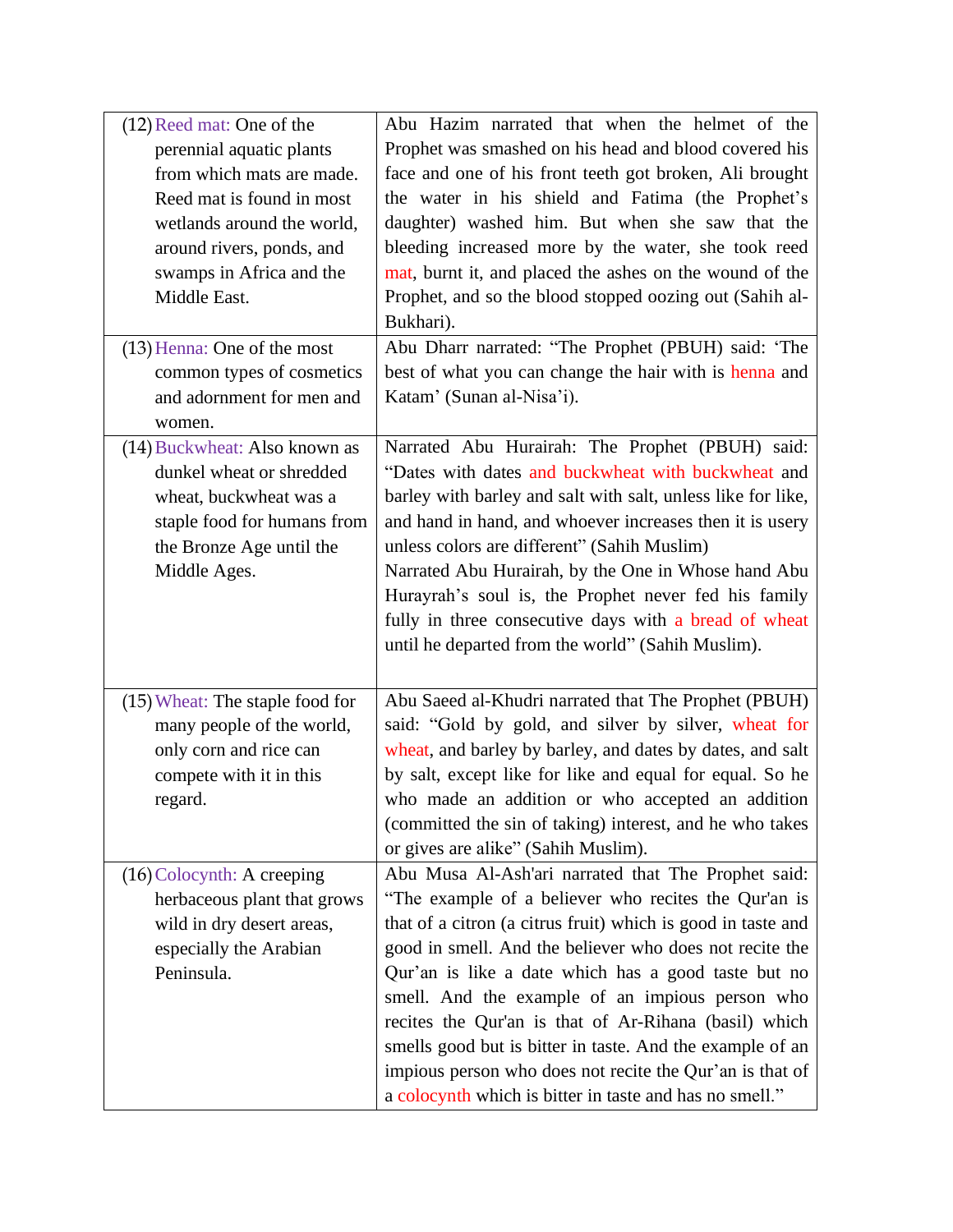| (17) Date: The fruit of palm<br>trees, characterized by their<br>high nutritional value and<br>considered a complete food,<br>for they contain sugars,<br>protein, salts, and vitamins.                                                                                                                       | Abu Musa Al-Ash'ari narrated that The Prophet said:<br>"The example of a believer who recites the Qur'an is<br>that of a citron (a citrus fruit) which is good in taste and<br>good in smell. And the believer who does not recite the<br>Qur'an is like a date which has a good taste but no<br>smell. And the example of an impious person who<br>recites the Qur'an is that of Ar-Rihana (basil) which<br>smells good but is bitter in taste. And the example of an<br>impious person who does not recite the Qur'an is that of<br>a colocynth which is bitter in taste and has no smell"<br>(Sahih Al-Bukhari). |
|---------------------------------------------------------------------------------------------------------------------------------------------------------------------------------------------------------------------------------------------------------------------------------------------------------------|---------------------------------------------------------------------------------------------------------------------------------------------------------------------------------------------------------------------------------------------------------------------------------------------------------------------------------------------------------------------------------------------------------------------------------------------------------------------------------------------------------------------------------------------------------------------------------------------------------------------|
| $(18)$ Squash: One of the creeping<br>annual cucurbit plants, its<br>fruit is known as "al-<br>dubba", or sweet pumpkin<br>for its sweetness and<br>flavour. While it was<br>mentioned in the Holy<br>Qur'an as Yaqtin<br>(pumpkin), it was named in<br>the noble Prophet's hadith<br>as "al-dubba" (squash). | Ishaq ibn Abdullah ibn Abi Talha narrated that he heard<br>Anas b. Malik report: 'A tailor invited Allah's<br>Messenger (may peace be upon him) to a meal which he<br>had prepared. Anas b. Malik said: I went along with<br>Allah's Messenger (may peace be upon him) to that<br>feast. He presented to Allah's Messenger (may peace be<br>upon him) barley bread and soup containing al-dubba<br>and sliced pieces of meat. Anas said: I saw Allah's<br>Messenger (may peace be upon him) going after the al-<br>dubba round the dish, so I have always liked the squash<br>since that day. (Sahih Al-Bukhari)    |
| (19) Acorus: A semi-aquatic,<br>herbaceous plant that grows<br>around ponds and the edges<br>of rivers, especially in Asia,<br>and also in dry lands.                                                                                                                                                         | Aisha narrated: 'I perfumed the Messenger of Allah<br>with acorus in my hand during the farewell pilgrimage<br>(Sahih al-Bukhari).                                                                                                                                                                                                                                                                                                                                                                                                                                                                                  |
| (20) Taxus: A perennial<br>herbaceous plant found in<br>most tropical regions of the<br>African continent. It is<br>native to India, from where<br>it spread to the rest of the<br>world.                                                                                                                     | Aisha narrated that 11 women sat (at a place) and<br>promised and contracted that they would not conceal<br>anything of the news of their husbands. The eighth one<br>said: 'My husband is soft to touch like a rabbit and<br>smells like a Zarnab Taxus' (a kind of pleasant-smelling<br>grass) (Sahih al-Bukhari).                                                                                                                                                                                                                                                                                                |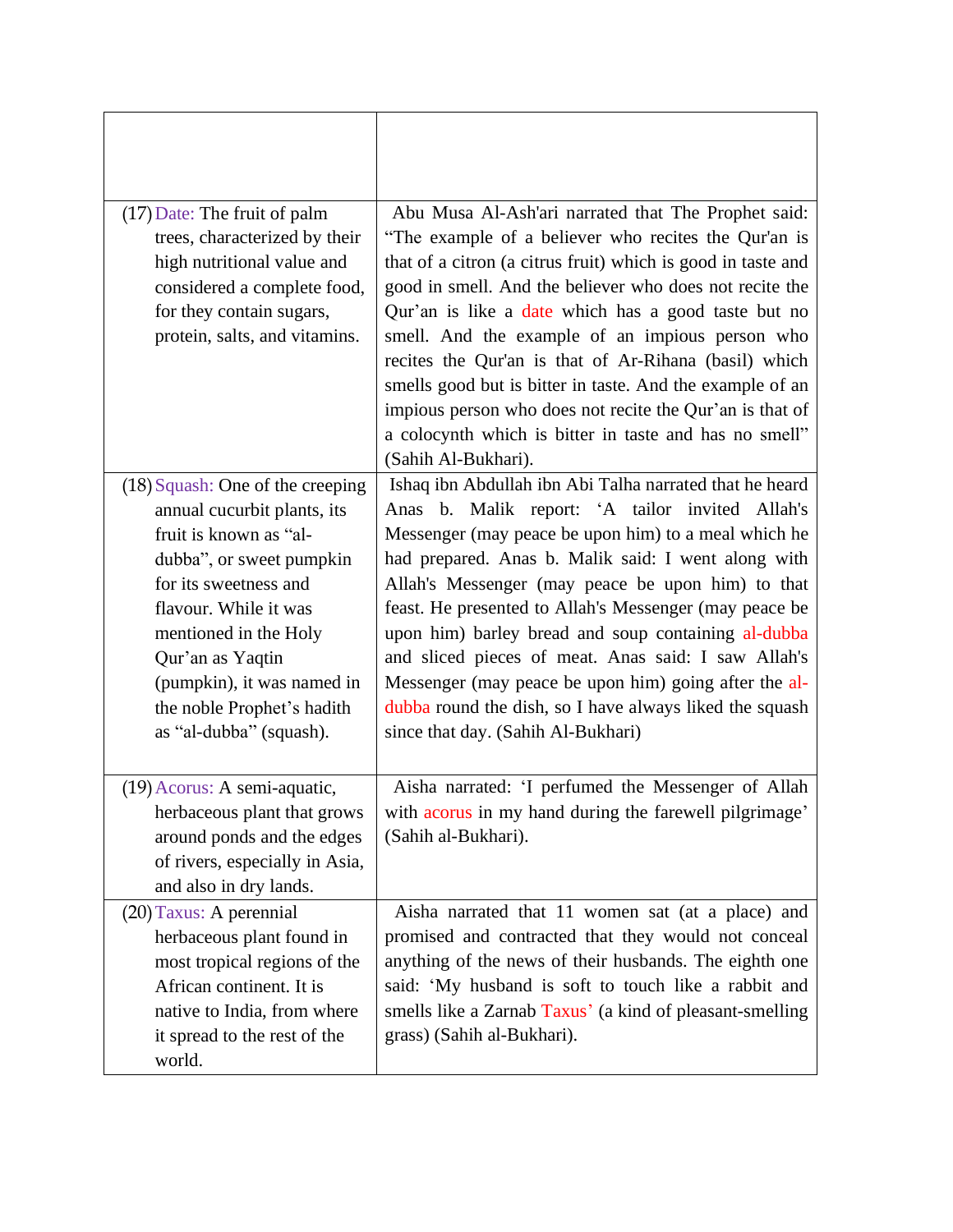| $(21)$ Saffron: A perennial or   | Abdullah bin Omar narrated that a man said: 'O            |
|----------------------------------|-----------------------------------------------------------|
| annual bulb, saffron is one      | Messenger of Allah, What clothes should a person wear     |
| of the most expensive plants     | for Ihram?' The Messenger of Allah replied: 'Do not       |
| in the world. The reason for     | wear shirts, turbans trousers hooded cloaks or Khuffs;    |
| its high value is the labor-     | but if someone cannot get sandals, then he can wear       |
| intensive nature of its          | Khuffs after cutting them short below the ankles. Do not  |
| harvesting process. It takes     | wear clothes touched by saffron or alors (two kinds of    |
| 75 thousand saffron flowers      | perfumes)' (Sahih al-Bukhari).                            |
| to produce half a kilogram       |                                                           |
| of saffron.                      |                                                           |
| (22) Sa'dan: A thorny plant that | Sa'dan was mentioned in a long hadith, in which the       |
| grows wild in the sandy          | Prophet (PBUH) described a scene from the scenes on       |
| desert regions of the            | the Day of Resurrection, people crossing the Path, and    |
| Arabian Peninsula.               | the believers seeing their Lord:                          |
|                                  | Narrator Abu Saeed al-Khudri: 'It was said, "O            |
|                                  | Messenger of Allah, and what is the bridge?" He said:     |
|                                  | "The void in which one is likely to slip. There would be  |
|                                  | hooks, tongs, spits like the thorn that is found in Najd  |
|                                  | and is known as Sa'dan. The believers would then pass     |
|                                  | over within the twinkling of an eye, like lightning, like |
|                                  | wind, like a bird, like the finest horses and camels"     |
|                                  | (Sahih Muslim).                                           |
|                                  |                                                           |
| (23) Silq: A herbaceous plant    | Abu Hazim narrated that Sahl said, "We used to feel       |
| that grows wild in humid         | happy on Fridays." I asked Sahl, "Why?" He said,          |
| desert regions and spreads       | "There was an old woman of our acquaintance who           |
| on the borders of cultivated     | used to pull out the silq (a kind of vegetable) from its  |
| areas.                           | roots and put it in a cooking pot, adding some powdered   |
|                                  | barley over it (and cook it). After finishing the Jumua   |
|                                  | (Friday) prayer we used to (pass by her and) greet her,   |
|                                  | whereupon she would present us with that meal, so we      |
|                                  | used to feel happy because of that. We used to have       |
|                                  | neither a midday nap, nor meals, except after the Friday  |
|                                  | prayer." (Sahih Al-Bukhari                                |
| (24) Sesame: An annual           | Muhammad bin Abi Ayyub narrated that Yazid Alfaghir       |
| herbaceous plant that is         | told him: "I was passionate about the view of the         |
| grown in tropical regions.       | Khawarij, so we went out in a gang of people who          |
| Sesame is an oil crop and        | wanted to go for Hajj and then to talk to others. Then    |
| has been consumed by             | we passed by Medina, as Jabir bin Abdullah was            |
| humans since ancient times.      | speaking to people about the Messenger of Allah, while    |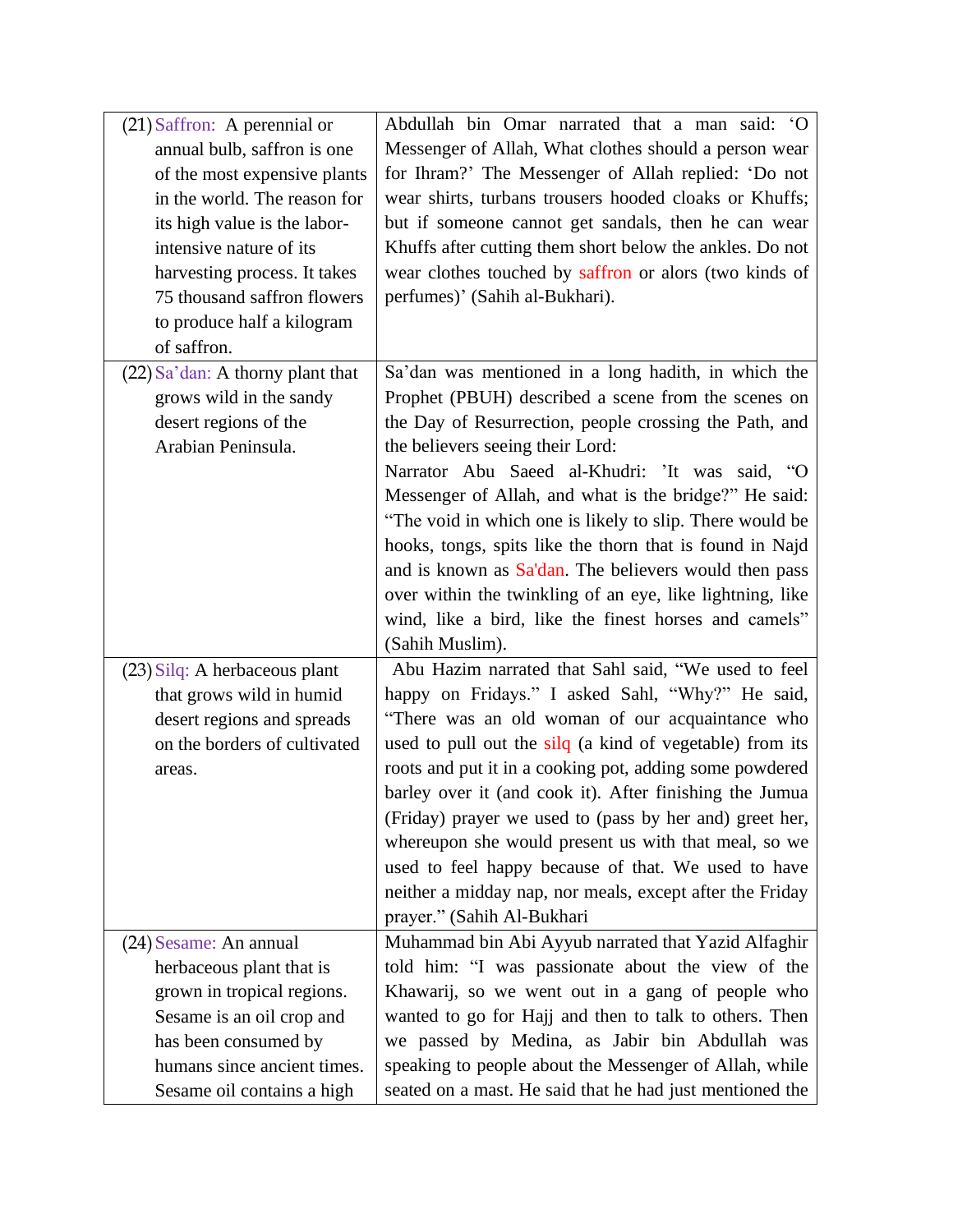| percentage of proteins, fatty<br>acids, and antioxidant<br>compounds, and is widely<br>used in cooking. It is also<br>used in the manufacture of<br>sweets and pies. Tahini is<br>extracted from sesame after<br>being squeezed. | people of Jahannam, and I told him: 'O companion of<br>Allah's Messenger! What is it that you are talking<br>about?' and Allah says, 'Our Lord, indeed whoever You<br>admit to the Fire - You have disgraced him' [HQ:<br>3:190] and 'whenever they wanted to get out of it, they<br>were sent back to it.' [HQ: 22:22] So what are you<br>saying? he said. Do you read the Qur'an? I said yes.<br>He said, 'You heard about the prestigious status of<br>Muhammad peace be upon him,' meaning the position<br>in which Allah resurrects him. I said 'Yes.' He said, 'It<br>is the blessed status of Muhammad, peace be upon him,<br>whereby Allah takes out whomever He wishes to take<br>out.' Then he said: 'and then he described the Path that<br>the people passed through.' He said 'and I am afraid |
|----------------------------------------------------------------------------------------------------------------------------------------------------------------------------------------------------------------------------------|-------------------------------------------------------------------------------------------------------------------------------------------------------------------------------------------------------------------------------------------------------------------------------------------------------------------------------------------------------------------------------------------------------------------------------------------------------------------------------------------------------------------------------------------------------------------------------------------------------------------------------------------------------------------------------------------------------------------------------------------------------------------------------------------------------------|
|                                                                                                                                                                                                                                  | that I may not be remember that, except that he claimed<br>that a people would come out from the fire after they<br>were in it. He said that they come out as if they were<br>sticks of sesame, and that they would enter a river from<br>the rivers of Paradise, and they would bathe in it, and<br>they would go out as if they were Qaratis" (Sahih<br>Muslim).                                                                                                                                                                                                                                                                                                                                                                                                                                          |
| (25) Senna: A perennial<br>herbaceous plant that grows<br>naturally in the deserts of<br>the Arabian Peninsula and<br>North Africa. Its leaves and<br>pods are used as a laxative<br>to treat constipation.                      | Umm Salamah narrated: The Messenger of Allah<br>(PBUH) entered, and said: "Why do I see you pale?" So<br>I said: "I drank a medicine to relax my stomach." He<br>said: "And what is it?" I said: "Al-Shibram." He said:<br>"Why should you drink Al-Shibram? For it is hot. Better<br>for you to have senna and Sanwat, for there is a remedy<br>for everything, except Al-Sam" (The Great Dictionary<br>of Al-Tabarani).                                                                                                                                                                                                                                                                                                                                                                                   |
| $(26)$ Sanwat (cumin): A<br>herbaceous annual plant<br>that grows in hot countries<br>such throughout the eastern<br>Mediterranean and India.                                                                                    | Umm Salamah narrated: The Messenger of Allah<br>(PBUH) said: "Why do I see you pale?" So I said: "I<br>drank a medicine to relax my stomach." He said: "And<br>what is it?" I said: "Al-Shibram." He said: "Why should<br>you drink Al-Shibram? For it is hot. Better for you to<br>have senna and sanwat, for there is a remedy for<br>everything, except Al-Sam" (The Great Dictionary of<br>Al-Tabarani).                                                                                                                                                                                                                                                                                                                                                                                                |
| (27) Spurge/Al-Shibram: A<br>thorny desert tree used in<br>the Arab region in the pre-                                                                                                                                           | Umm Salamah narrated: The Messenger of Allah<br>(PBUH) said: "Why do I see you pale?" So I said: "I<br>drank a medicine to relax my stomach." He said: "And                                                                                                                                                                                                                                                                                                                                                                                                                                                                                                                                                                                                                                                 |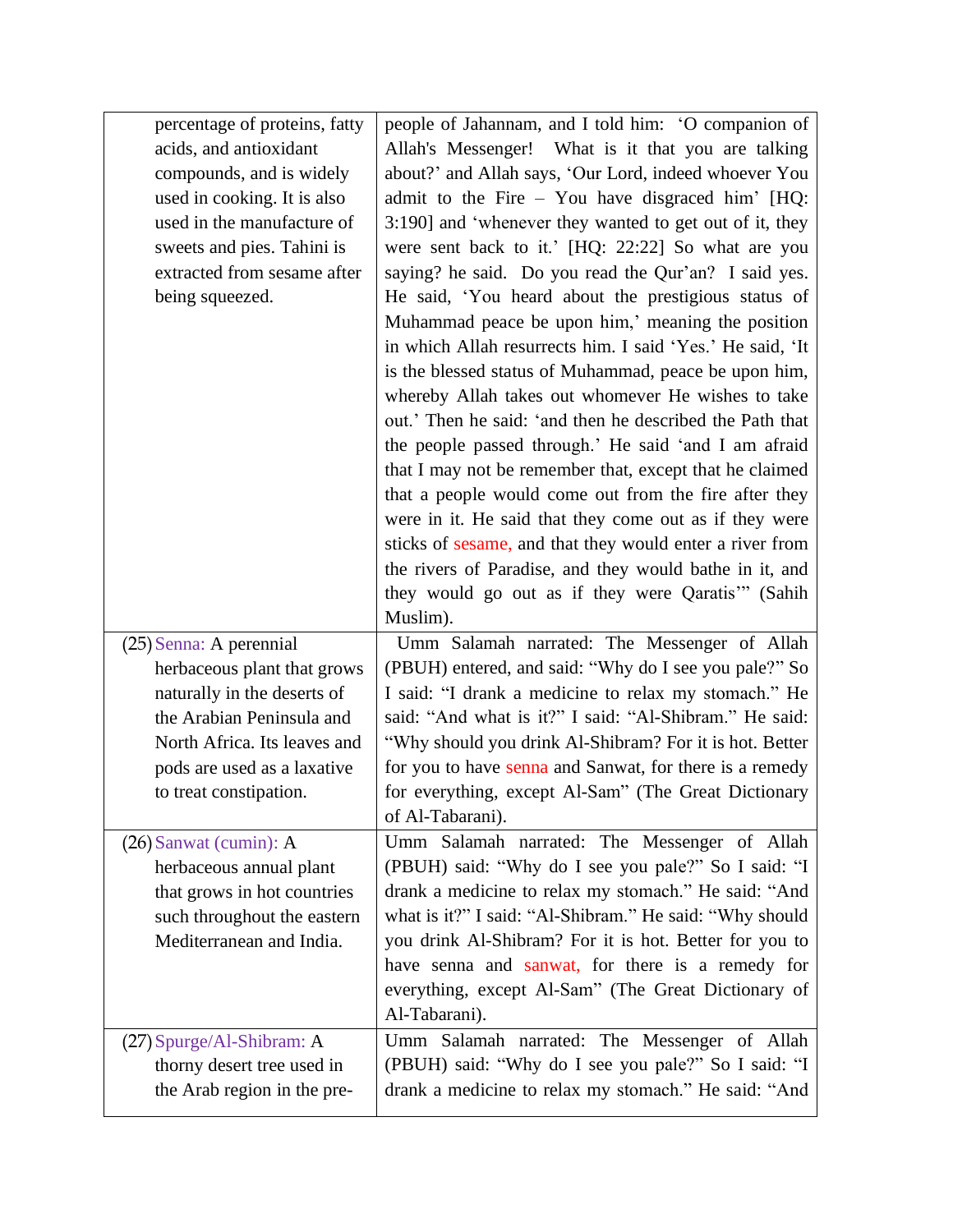| Islamic era, as well as           | what is it ?" I said: Al-Shibram. He said: Why should                                                           |
|-----------------------------------|-----------------------------------------------------------------------------------------------------------------|
| during the Prophethood era,       | you drink Al-Shibram? He said: For it is hot, better for                                                        |
| to treat stomach ailments.        | you to have senna and Sanwat for there is a remedy for                                                          |
|                                   | everything, except Al-Sam" (The Great Dictionary of                                                             |
|                                   | Tabarani).                                                                                                      |
| (28) Barley/Talbina (barley       | Ibn Omar, may God be pleased with him, narrated:                                                                |
| flour): A herbaceous plant        | Allah's Messenger enjoined the payment of one Sa' of                                                            |
| that resembles wheat,             | dates or one Sa' of barley as Zakat-ul-Fitr on every                                                            |
| considered to be the oldest       | Muslim slave or free, male or female. (Sahih Al-                                                                |
| food of mankind since the         | Bukhari)                                                                                                        |
| dawn of humanity. It is now       | Aisha, the wife of the Prophet, narrated that whenever                                                          |
| one of the world's main           | one of her relatives died, the women assembled and then                                                         |
| crops, used as food for           | dispersed (returned to their houses) except her relatives                                                       |
| humans and as fodder for          | and close friends. She would order that a pot of talbina                                                        |
| livestock. Science has            | be cooked. Then Tharid (a dish prepared from meat and                                                           |
| proven the many nutritional       | bread) would be prepared and the talbina would be                                                               |
| and health benefits of barley     | poured on it. Aisha would say (to the women),"Eat of it,                                                        |
| flour known as "talbena."         | for I heard Allah's Messenger saying: 'Talbina soothes                                                          |
|                                   | the heart of the patient and relieves him from some of                                                          |
|                                   | his sadness"" (Sahih Al-Bukhari).                                                                               |
|                                   |                                                                                                                 |
| (29) Aloe vera: A genus of        | Nabih Ibn Wahb narrated: "We went with Aban b.                                                                  |
| desert or mountain plants,        | Uthman (in a state of lhram). When we were at Malal,                                                            |
| now cultivated in various         | the eyes of Umar b. Ubaidullah became sore and, when                                                            |
| places around the world for       | we reached Rauba', the pain grew intense. He (Nubaib                                                            |
| medicinal purposes, such as       | b. Wahb) sent (one) to Aban b. Uthman to ask him                                                                |
| wound healing (as in              | (what to do). He sent him (the message) to apply aloe to                                                        |
| hadith) and the manufacture       | them, for 'Uthman (Allah be pleased with him) reported                                                          |
| of cosmetic and decorative        | that the Messenger of Allah (may peace be upon him)                                                             |
| products.                         | applied aloe to the person whose eyes were sore and he                                                          |
|                                   | was in the state of Ihram" (Sahih Muslim).                                                                      |
| (30) Al-Urfot: A perennial desert | Aisha narrated: Allah's Messenger used to like sweets                                                           |
| thorny tree, endemic in the       | and also used to like honey, and whenever he finished                                                           |
| regions of northwest Africa       | the 'Asr prayer, he used to visit his wives and stay with                                                       |
| and the southwest of the          | them. Once he visited Hafsa and remained with her                                                               |
| Arabian Peninsula.                | longer than the period he used to stay, so I enquired                                                           |
| Moghafar is a sweet-              | about it. It was said to me: "A woman from her tribe                                                            |
| smelling gum taken from           | gave her a leather skin containing honey as a present,                                                          |
| Al-Urfot plants.                  | and she gave some of it to Allah's Messenger to drink."                                                         |
|                                   | I said, "By Allah, we will play a trick on him." So I<br>mentioned the story to Sauda (the wife of the Prophet) |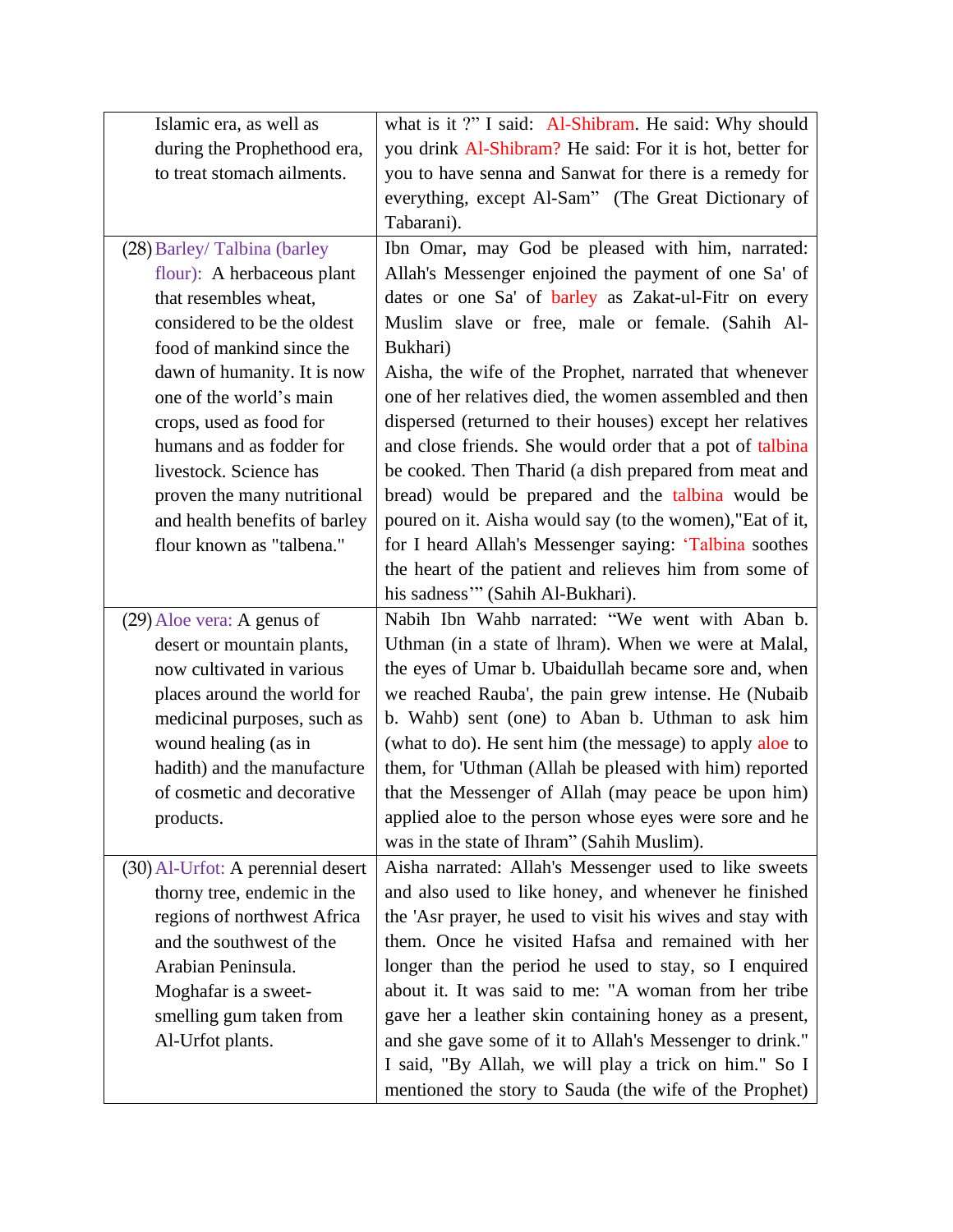|      |                              | and said to her, "When he enters upon you, he will come     |
|------|------------------------------|-------------------------------------------------------------|
|      |                              | near to you whereupon you should say to him, 'O             |
|      |                              | Allah's Messenger! Have you eaten Maghafir?' He will        |
|      |                              | say, 'No.' Then you say to him, 'What is this bad smell?'   |
|      |                              |                                                             |
|      |                              | And it would be very hard on Allah's Messenger that a       |
|      |                              | bad smell should be found on his body. He will say,         |
|      |                              | 'Hafsa has given me a drink of honey.' Then you should      |
|      |                              | say to him, 'Its bees must have sucked from the Al-Urfut    |
|      |                              | (a foul-smelling flower).' I too, will tell him the same:   |
|      |                              | And you, O Saifya, say the same. Sawda said: "By Him        |
|      |                              | except whom none has the right to be worshipped, I was      |
|      |                              | about to say to him what you had told me to say while       |
|      |                              | he was still at the gate because of fear from you. But      |
|      |                              | when Allah 's Messenger came near to me, I said to him      |
|      |                              | 'O Allah's Messenger! Have you eaten Maghafir?' He          |
|      |                              | replied, 'No.' I said, 'What about this smell?' He replied, |
|      |                              | 'Hafsa has given me a drink of honey.' I said, 'Its bees    |
|      |                              | must have sucked Al-Urfut." When he entered upon me,        |
|      |                              | I told him the same as that, and when he entered upon       |
|      |                              | Safiya, she too told him the same. So when he visited       |
|      |                              | Hafsa again, she said to him, "O Allah's Messenger!         |
|      |                              | Shall I give you a drink of it (honey)?" He replied, "I     |
|      |                              | have no desire for it." Sawda says: "Subhan Allah! We       |
|      |                              | have deprived him of it (honey)." I said to her, "Be        |
|      |                              | quiet!" (Sahih al-Bukhari).                                 |
| (31) | Gargoum: A herbal plant      | Ibn Umar narrated: "The Messenger of Allah (PBUH)           |
|      | known since ancient times,   | forbade Al-Mugdim. Yazid said: "I said to Al-Hassan:        |
|      | it is now grown around the   | What is Mugdam?" He said: "That which is saturated          |
|      | world as an alternative to   | with Gargoum" (Sunan Ibn Majah).                            |
|      | saffron, to extract oil from |                                                             |
|      | it, and as fodder for birds. |                                                             |
|      | Its flowers are used as      |                                                             |
|      | natural colorants for some   |                                                             |
|      |                              |                                                             |
|      | foods and for dying clothes. |                                                             |
| (32) | Nitraria (Gharqad): A salt-  | Abu Hurairah narrated that the Messenger of Allah           |
|      | resistant desert shrub that  | (PBUH) said: "The last hour would not come unless the       |
|      | grows naturally in the sand  | Muslims will fight against the Jews and the Muslims         |
|      | dunes of the deserts of      | would kill them until the Jews would hide themselves        |
|      | North Africa, the Northern   | behind a stone or a tree and a stone or a tree would say:   |
|      | Arabian peninsula, Jordan,   | 'Muslim, or the servant of Allah, there is a Jew behind     |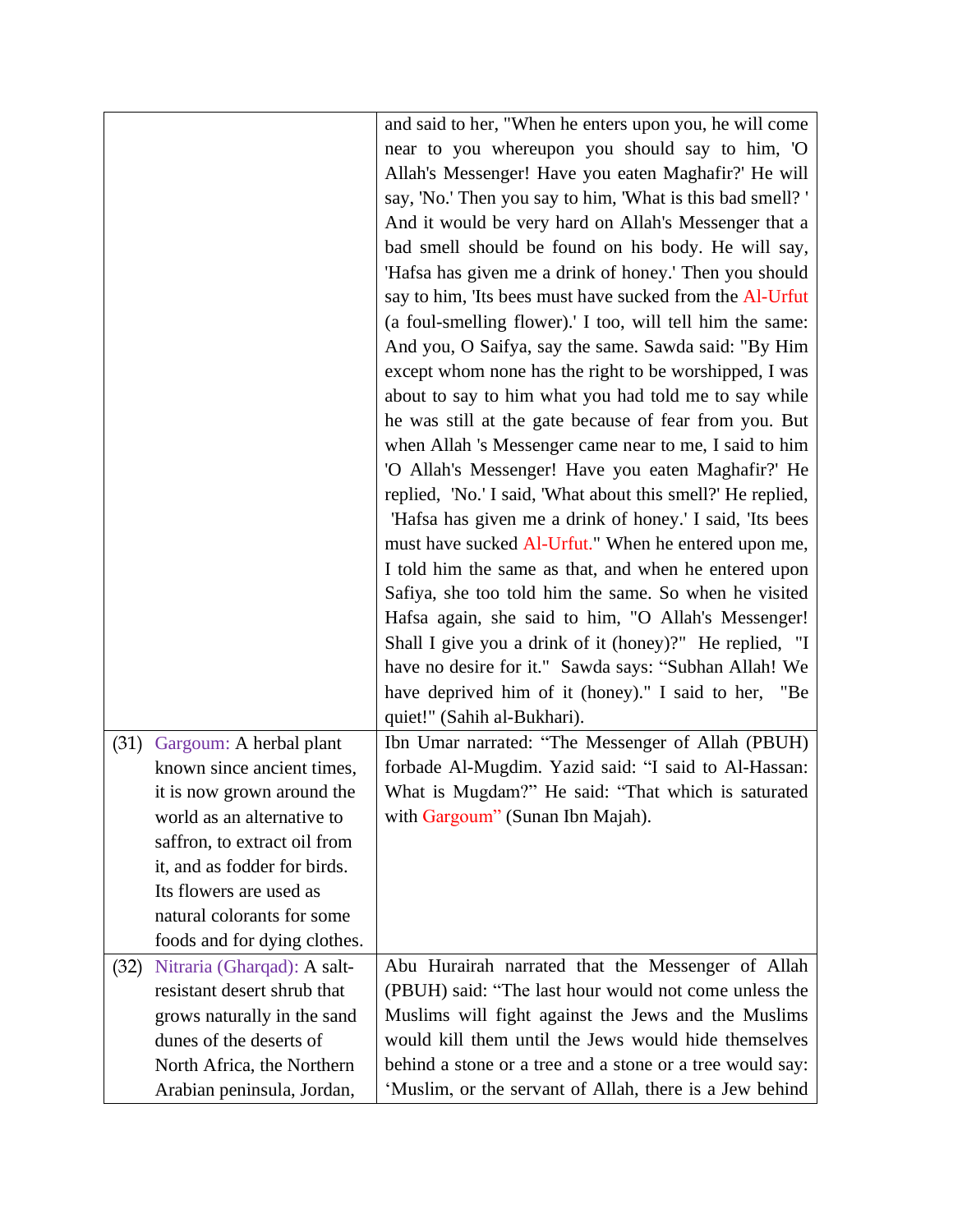|      | and Palestine.                                                                                                                                                                                                                                                                                                                                                         | me; come and kill him; but the tree Gharqad would not<br>say, for it is the tree of the Jews" (Sahih Muslim).                                                                                                                                                                                                                                                                                                                                                                                                                                                                                                                                                                                                                                                                                                                                                                                                                                                                     |
|------|------------------------------------------------------------------------------------------------------------------------------------------------------------------------------------------------------------------------------------------------------------------------------------------------------------------------------------------------------------------------|-----------------------------------------------------------------------------------------------------------------------------------------------------------------------------------------------------------------------------------------------------------------------------------------------------------------------------------------------------------------------------------------------------------------------------------------------------------------------------------------------------------------------------------------------------------------------------------------------------------------------------------------------------------------------------------------------------------------------------------------------------------------------------------------------------------------------------------------------------------------------------------------------------------------------------------------------------------------------------------|
| (33) | Milkvetch: A thorny plant<br>that grows wild in the desert<br>valleys and mountains of<br>North Africa and the<br>Arabian Peninsula.                                                                                                                                                                                                                                   | Ibn Abbas narrated that the Prophet said: "A people of<br>my ummah will agree on Islam, and read the Qur'an,<br>and say: 'We come to rulers and get a share their<br>worldly things, and we distance ourselves from them<br>when it comes to our religion, and they get nothing<br>except like what they can get from Milkvetch of<br>thorns"" (Sunan Ibn Majah).                                                                                                                                                                                                                                                                                                                                                                                                                                                                                                                                                                                                                 |
| (34) | Al-Qarz: An evergreen tree<br>that is found across the<br>Arab region.                                                                                                                                                                                                                                                                                                 | Al-Qarz was mentioned in the long hadith narrated by<br>Ibn Abbas, when Umar bin Al-Khattab asked about the<br>two who demonstrated against the Prophet (PBUH)<br>from among his wives. Omar bin Al-Khattab said:<br>"When I reached the story of Um Salama, Allah's<br>Messenger smiled while he was lying on a mat made of<br>palm tree leaves with nothing between him and the mat.<br>Underneath his head there was a leather pillow stuffed<br>with palm fibers and leaves of Al-Qarz were piled at his<br>feet, and above his head hung a few water skins. On<br>seeing the marks of the mat imprinted on his side, I<br>wept. He said, 'Why are you weeping?' I replied, 'O<br>Allah's Messenger! Caesar and Khosrau are leading the<br>life (i.e. luxurious life) while you, Allah's Messenger<br>though you are, is living in destitute.' The Prophet then<br>replied, 'Won't you be satisfied that they enjoy this<br>world and we the Hereafter?"" (Sahih al-Bukhari). |
| (36) | (35) Costus: The Costus plant<br>belongs to the ginger<br>family, and the most<br>famous of its varieties is the<br>Indian or marine costus<br>mentioned in the hadith. It<br>has many therapeutic health<br>benefits.<br>Katam/Henna: A plant that<br>grows on the plains of the<br>Arabian Peninsula. Its<br>leaves are mixed with henna<br>to dye hair black. It is | Anas was asked about cupping fee, and he said: "Tabu<br>Taiba cupped Allah's Messenger so he ordered that he<br>be paid one Sa' of dates, and ordered his masters to<br>reduce his tax (as he was a slave and had to pay a tax to<br>them). The Prophet said: 'The best treatment is cupping<br>and marine costus.' And he said: 'Do not torment your<br>own children with pinching the throat. You better use<br>costus"" (Sahih al-Bukhari).<br>Abu Dharr narrated that: The Prophet (PBUH) said:<br>"The best of what you can change the hair with is henna"<br>and Katam" (Sunan al-Nisa'i).                                                                                                                                                                                                                                                                                                                                                                                  |